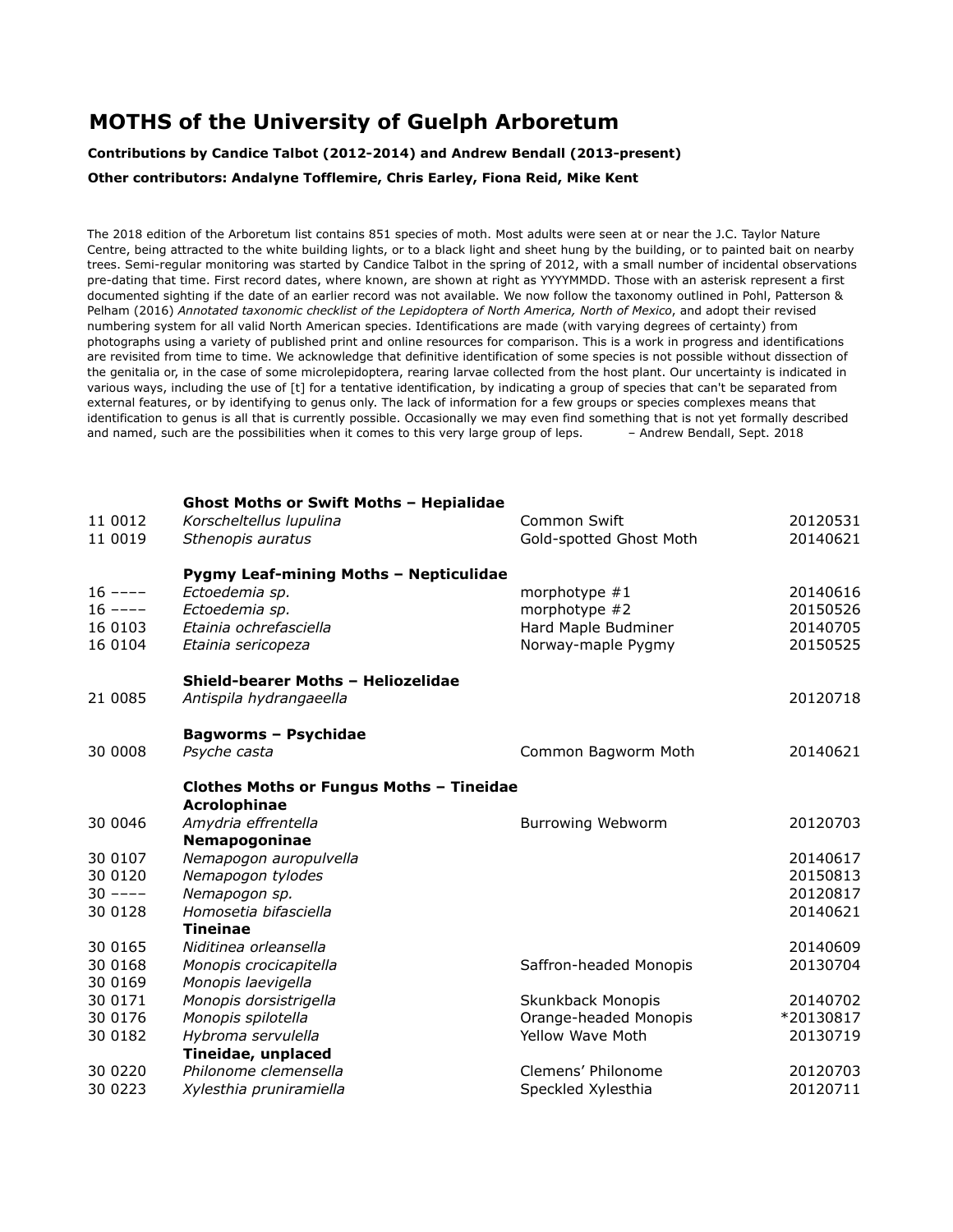|           | Ribbed Cocoon-maker Moths - Bucculatricidae              |                                   |           |
|-----------|----------------------------------------------------------|-----------------------------------|-----------|
| 33 0003   | Bucculatrix montana                                      | Mountain Bucculatrix              | 20120703  |
| 33 0040   | Bucculatrix angustata                                    | Narrow Bucculatrix                | 20140525  |
| 33 0097   | Bucculatrix pomifoliella [t]                             |                                   | 20150525  |
| $33$ ---- | Bucculatrix sp. (near B. canadensiseella)                |                                   | 20160718  |
| $33$ ---- | Bucculatrix sp.                                          |                                   | 2013      |
|           |                                                          |                                   |           |
|           | Leaf Blotch Miner Moths - Gracilariidae                  |                                   |           |
|           | <b>Gracillarinae</b>                                     |                                   |           |
| 33 0115   | Caloptilia belfragella                                   | Dogwood Caloptilia                | 20170518  |
| 33 0117   | Caloptilia bimaculatella                                 | Maple Caloptilia                  | *20130717 |
| 33 0118   | Caloptilia blandella                                     | Walnut Caloptilia                 | *20150718 |
| 33 0122   | Caloptilia cornusella                                    |                                   | 20120627  |
| 33 0128   | Caloptilia fraxinella                                    | Ash Leaf Cone Roller              | *20140421 |
| 33 0137   | Caloptilia negundella                                    | Box-Elder Leafroller              | 20130807  |
| 33 0142   | Caloptilia packardella                                   | Packard's Caloptilia              | 20120619  |
| 33 0152   | Caloptilia rhoifoliella                                  | Sumac Leafblotch Miner            | 20140712  |
| 33 0155   | Caloptilia sassafrasella                                 | Sassafrass Caloptilia             | 20130624  |
| 33 0161   | Caloptilia stigmatella                                   | Poplar Caloptilia                 | *20140421 |
| 33 0166   | Caloptilia umbratella                                    |                                   | 20130826  |
| 33 0173   | Micrurapteryx occulta                                    |                                   | 20130717  |
| 33 0187   | Neurobathra strigifinitella                              | Finite-Channeled Leafminer        | 20130627  |
| $33$ ---- | Parornix sp.                                             | Parornix species complex          | 20140526  |
| 33 0218   | Acrocercops astericola                                   |                                   | 20140521  |
|           | Lithocolletinae                                          |                                   |           |
| 33.0254   | Cremastobombycia solidaginis                             | Goldenrod Leaf Miner              | 20161101  |
| 33 0310   | Phyllonorycter nipigon                                   | Balsam Poplar Leaf Blotch Miner   | 20140512  |
| 33 0333   | Phyllonorycter tritaenianella                            |                                   | 20120711  |
| 33.0368   | Cameraria macrocarpella                                  |                                   | 20160524  |
| 33 0374   | Cameraria ostryarella                                    | Hornbeam Leafminer                | 20140621  |
| 33 0392   | Chrysaster ostensackenella                               |                                   | 20150526  |
|           | Phyllocnistiinae                                         |                                   |           |
| 33 0409   | Phyllocnictis vitifoliella [t]                           |                                   | 20150428  |
| $33$ ---- | Phyllocnistinae spp.                                     | Unidentified Phyllocnictinae Moth | 20140530  |
|           |                                                          |                                   |           |
|           | <b>Ermine Moths - Yponomeutidae</b>                      |                                   |           |
|           | Yponomeutinae                                            |                                   |           |
| 36 0012   | Yponomeuta cagnagella                                    | Spindle Ermine Moth               | 20130717  |
| 36 0017   | Yponomeuta multipunctella                                | American Ermine moth              | *20130721 |
| 36 0018   | Yponomeuta padella                                       | Orchard Ermine Moth               | 20130717  |
|           |                                                          |                                   |           |
|           | Ypsolophid Moths - Ypsolophidae                          |                                   |           |
|           | Ypsolophinae                                             |                                   |           |
| 36 0048   | Ypsolopha dentella                                       | Honeysuckle Moth                  | *20130725 |
|           | Diamondback Moths - Plutellidae                          |                                   |           |
| 36 0083   | Plutella xylostella                                      | Diamondback Moth                  | *20130828 |
| 36 0084   | Plutella porrectella                                     | Dame's Rocket Moth                | *20130720 |
|           |                                                          |                                   |           |
|           | Sedge Moths & False Diamondback Moths - Glyphipterigidae |                                   |           |
|           | Argyresthinae                                            |                                   |           |
| 36 0141   | Argyresthia alternatella                                 | Honey-Comb Micro                  | *20140612 |
| 36 0151   | Argyresthia canadensis                                   |                                   | 20140616  |
| 36 0163   | Argyresthia goedartella                                  | Bronze Alder Moth                 | *20130725 |
| 36 0174   | Argyresthia oreasella                                    | Cherry Shoot Borer                | 20130704  |
| 36 0189   | Argyresthia thuiella                                     | Arborvitae Leafminer              | 20140705  |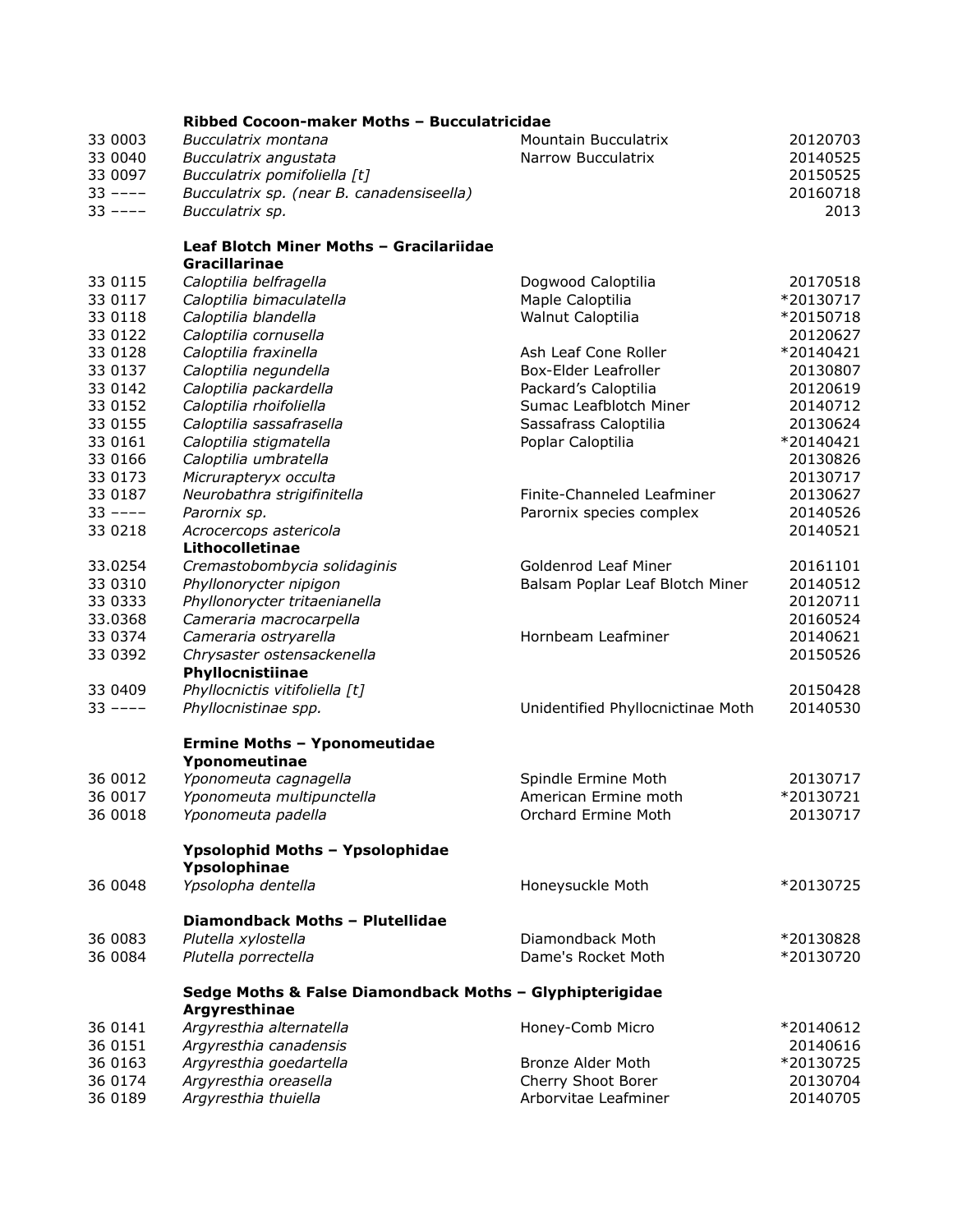| 36 0211            | Tropical Ermine Moths - Attevidae<br>Atteva aurea              | Ailanthus Webworm                                        | 20140513             |
|--------------------|----------------------------------------------------------------|----------------------------------------------------------|----------------------|
| 36 0247            | <b>Bedelliid Moths - Bedelliidae</b><br>Bedellia somnulentella | Morning-Glory Leaf Miner                                 | 20120714             |
|                    | Autostichid Moths - Autostichidae                              |                                                          |                      |
|                    | Oegoconiinae                                                   |                                                          |                      |
| 42 0003            | Oegoconia quadripuncta<br>Symmocinae                           | Four-spotted Yellowneck                                  | 2012                 |
| 42 0008            | Gerdana caritella                                              | Gerdana Moth                                             | 20130805             |
|                    | <b>Concealer Moths - Oecophoridae</b>                          |                                                          |                      |
| 42.0037            | Decantha boreasella                                            | Reticulated Decantha                                     | 20160713             |
| 42 0041<br>42 0062 | Epicallima argenticinctella<br>Eido trimaculella               | Orange-headed Epicallima Moth<br>Three-Spotted Concealer | *20130725<br>2013    |
|                    | Twirler Moths and kin - Depressariidae                         |                                                          |                      |
|                    | Depressariinae                                                 |                                                          |                      |
| 42 0069            | Agonopterix lythrella                                          | Red Agonopterix                                          | 20130812             |
| 42 0074            | Agonopterix clemensella                                        | Clemens' Agonopterix                                     | 20140411             |
| 42 0076            | Agonopterix atrodorsella                                       | Brown-collared Agonopterix                               | 20130529             |
| 42 0079            | Agonopterix pulvipennella                                      | Featherduster Agonopterix                                | *20130823            |
| 42 0080            | Agonopterix nigrinotella                                       |                                                          | 20140511             |
| 42 0091            | Agonopterix canadensis                                         | Canadian Agonopterix                                     | *20130720            |
| 42 0095            | Agonopterix robiniella                                         | Four-dotted Agonopterix                                  | 20130816             |
| 42 0097            | Agonopterix thelmae                                            | Thelma's Agonopterix                                     | 20130817             |
| 42 0102<br>42 0125 | Agonopterix argillacea<br>Bibarrambla alenella                 | Bog Bibarrambla                                          | 20160417<br>20130622 |
| 42 0126            | Semioscopis packardella                                        | Packard's Semioscopis                                    | 20120515             |
| 42 0128            | Semioscopis inornata                                           | Plain Semioscopis                                        | 20140419             |
| 42 0130            | Semioscopis aurorella                                          | Aurora Semioscopis                                       | 20140424             |
| 42 0156            | Depressaria depressana                                         | Purple Carrot-seed Moth                                  | *20140413            |
|                    | <b>Ethmiinae</b>                                               |                                                          |                      |
| 42 0193            | Ethmia bipunctella                                             | Viper's Bugloss Moth                                     | 20130805             |
| 42 0210            | Ethmia longimaculella                                          | Streaked Ethmia                                          | 20130702             |
|                    | Depressariidae, unplaced                                       |                                                          |                      |
| 42 0257            | Machimia tentoriferella                                        | Gold-striped Leaftier                                    | 20111008             |
| 42 0261            | Psilocorsis reflexella                                         | <b>Dotted Leaftier</b>                                   | 20140707             |
|                    | <b>Cosmet Moths - Cosmopterigidae</b><br>Chrysopeleiinae       |                                                          |                      |
| $42$ ----          | Perimede sp.                                                   |                                                          |                      |
|                    | Cosmopteriginae                                                |                                                          |                      |
| 42 0355            | Cosmopterix pulchrimella                                       | Beautiful Cosmopterix                                    | *20170518            |
| 42 0359            | Cosmopterix montisella                                         | Mountain Cosmopterix                                     | 20120525             |
| $42$ ----          | Cosmopterix sp.                                                |                                                          |                      |
| 42 0401            | Limnaecia phragmitella                                         | Shy Cosmet                                               | *20130718            |
|                    | <b>Twirler Moths - Gelechiidae</b>                             |                                                          |                      |
|                    | <b>Dichomeridinae</b>                                          |                                                          |                      |
| 42 0501<br>42 0505 | Helcystogramma fernaldella<br>Helcystogramma hystricella       | Fernald's Helcystogramma<br>Lanceolate Moth              | 20140527             |
| 42 0517            | Dichomeris marginella                                          | Juniper Webworm                                          | 20130618             |
| 42 0529            | Dichomeris flavocostella                                       | Cream-bordered Dichomeris                                | *20130717            |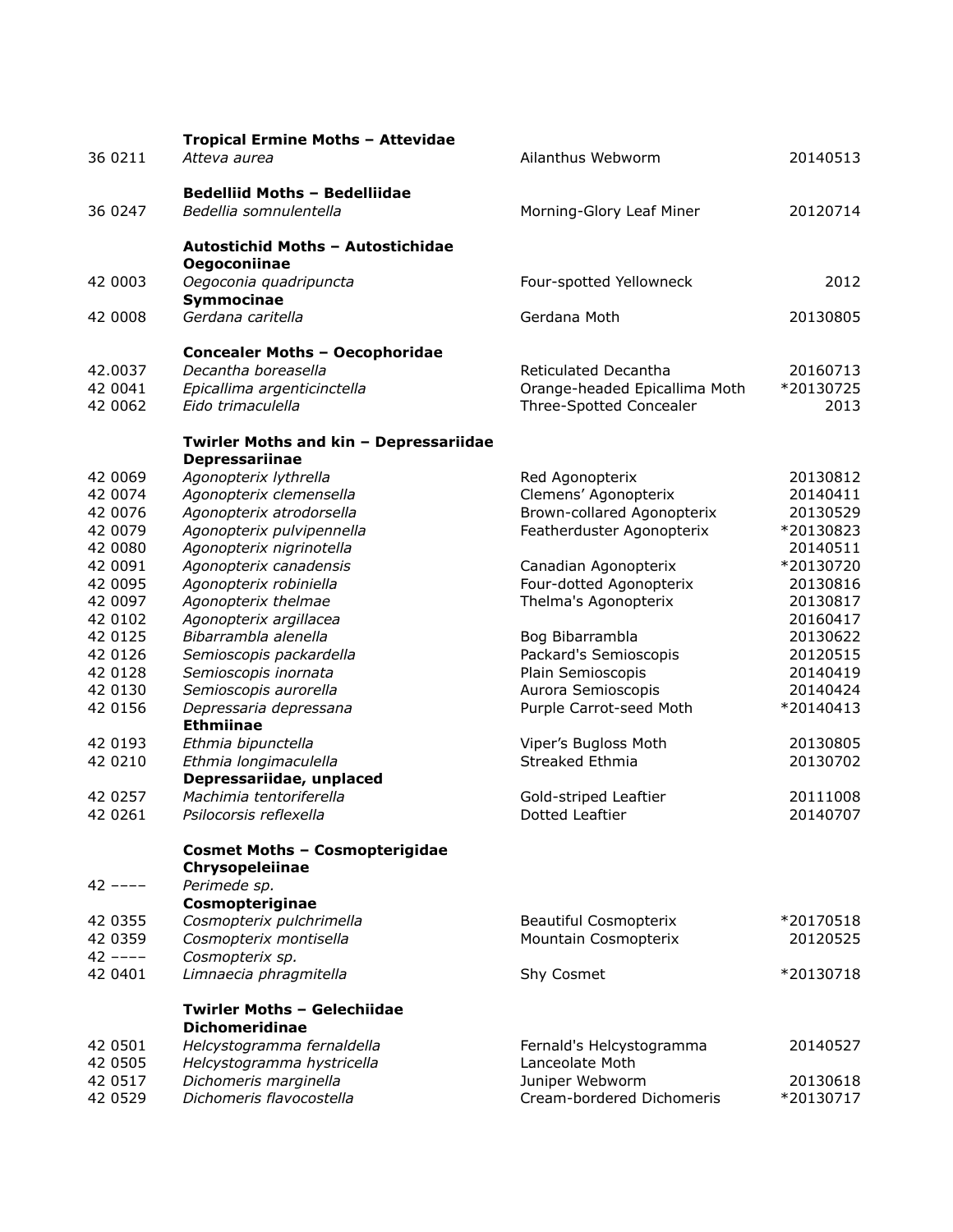| 42 0531<br>42 0548<br>42 0554 | Dichomeris inversella<br>Dichomeris aleatrix<br>Dichomeris ochripalpella | <b>Inversed Dichomeris</b><br><b>Buffy Dichomeris</b><br>Shining Dichomeris | 20130716<br>20140705<br>20130717 |
|-------------------------------|--------------------------------------------------------------------------|-----------------------------------------------------------------------------|----------------------------------|
| 42 0573<br>42 0582            | Dichomeris leuconotella<br>Dichomeris heriguronis<br>Anomologinae        | Two-spotted Dichomeris<br>Black-edged Dichomeris                            | *20140705<br>20130720            |
| 42 0600<br>42 0652            | Metzneria lappella<br>Aristotelia fungivorella                           | <b>Burdock Seedhead Moth</b>                                                | 2012<br>20130909                 |
|                               | Gelechiinae                                                              |                                                                             |                                  |
| 42 0698                       | Agnippe prunifoliella                                                    |                                                                             |                                  |
| 42 0711<br>42 0721            | Coleotechnites atrupictella<br>Coleotechnites coniferella                | <b>Conifer Coleotechnites</b>                                               | 20130704<br>2012                 |
| 42 0744                       | Coleotechnites piceaella                                                 | Orange Spruce Needleminer                                                   | 20140610                         |
| 42 0747                       | Coleotechnites quercivorella                                             |                                                                             | 20140528                         |
| 42 0769                       | Telphusa longifasciella                                                  | Y-Backed Telphusa                                                           | 20120510                         |
| 42 0806                       | Athrips mouffetella                                                      | Ten-spotted Honeysuckle Moth                                                | 20130724                         |
| 42 0971                       | Chionodes mediofuscella                                                  | <b>Black-smudged Chionodes</b>                                              | 20130529                         |
| 42 0996                       | Chionodes fondella                                                       |                                                                             |                                  |
|                               | Gnorimoscheminae                                                         |                                                                             |                                  |
| 42 1204                       | Gnorimoschema gallaesolidaginis                                          | Goldenrod Elliptical-gall Moth                                              | *20140823                        |
|                               | <b>Grass Miner Moths - Elachistidae</b><br><b>Elachistinae</b>           |                                                                             |                                  |
| 42 1354                       | Perittia herrichiella                                                    |                                                                             | 20130622                         |
| 42 1467                       | Elachista illectella [t]                                                 |                                                                             | 20140521                         |
|                               | Agonoxeninae                                                             |                                                                             |                                  |
| 42 1506                       | Chrysoclista linneella                                                   | Linden Bark-Borer                                                           | 20140826                         |
|                               | Case-bearer Moths - Coleophoridae                                        |                                                                             |                                  |
| 42 1608<br>42 1622            | Coleophora quadruplex<br>Coleophora cratipennella                        | Streaked Coleophora                                                         | 20150802                         |
| 42 1646                       | Coleophora mayrella                                                      | Metallic Coleophora Moth                                                    |                                  |
| 42 1647                       | Coleophora trifolii                                                      | Large Clover Casebearer                                                     | 201406                           |
| 42 1652                       | Coleophora deauratella                                                   |                                                                             | 20150526                         |
| $42$ ----                     | Coleophora sp.                                                           |                                                                             | 20130804                         |
|                               | Xyloryctid Moths - Xyloryctidae                                          |                                                                             |                                  |
| 42 1711                       | Scythris limbella                                                        | Chenopodium scythris                                                        | 20140615                         |
|                               | <b>Scavenger Moths - Blastobasidae</b><br><b>Blastobasinae</b>           |                                                                             |                                  |
| 42 1766                       | Blastobasis glandulella                                                  | Acorn Moth                                                                  | 20140525                         |
| 42 1770                       | Blastobasis pulchella                                                    |                                                                             | 20150706                         |
|                               | <b>Momphid Moths - Momphidae</b>                                         |                                                                             |                                  |
| 42 1819<br>42 1833            | Mompha brevivittella<br>Mompha eloisella                                 |                                                                             | 20120610                         |
| 42 1855                       | Mompha terminella                                                        | Red-Streaked Mompha                                                         | 20140526                         |
|                               | <b>Plume Moths - Pterophoridae</b>                                       |                                                                             |                                  |
|                               | Pterophorinae                                                            |                                                                             |                                  |
| 46 0005                       | Platyptilia carduidactylus                                               | Artichoke Plume Moth                                                        | 20130723                         |
| 46 0028                       | Paraplatyptilia carolina [t]                                             |                                                                             | 20150625                         |
| 46 0055<br>46 0057            | Sphenarches ontario<br>Cnaemidophorus rhododactyla                       | Rose Plume Moth                                                             | 20130806                         |
| 46 0062/3                     | Geina periscelidactylus/sheppardi                                        | Grape/Sheppard's Plume Moth                                                 | 20130718                         |
|                               |                                                                          |                                                                             |                                  |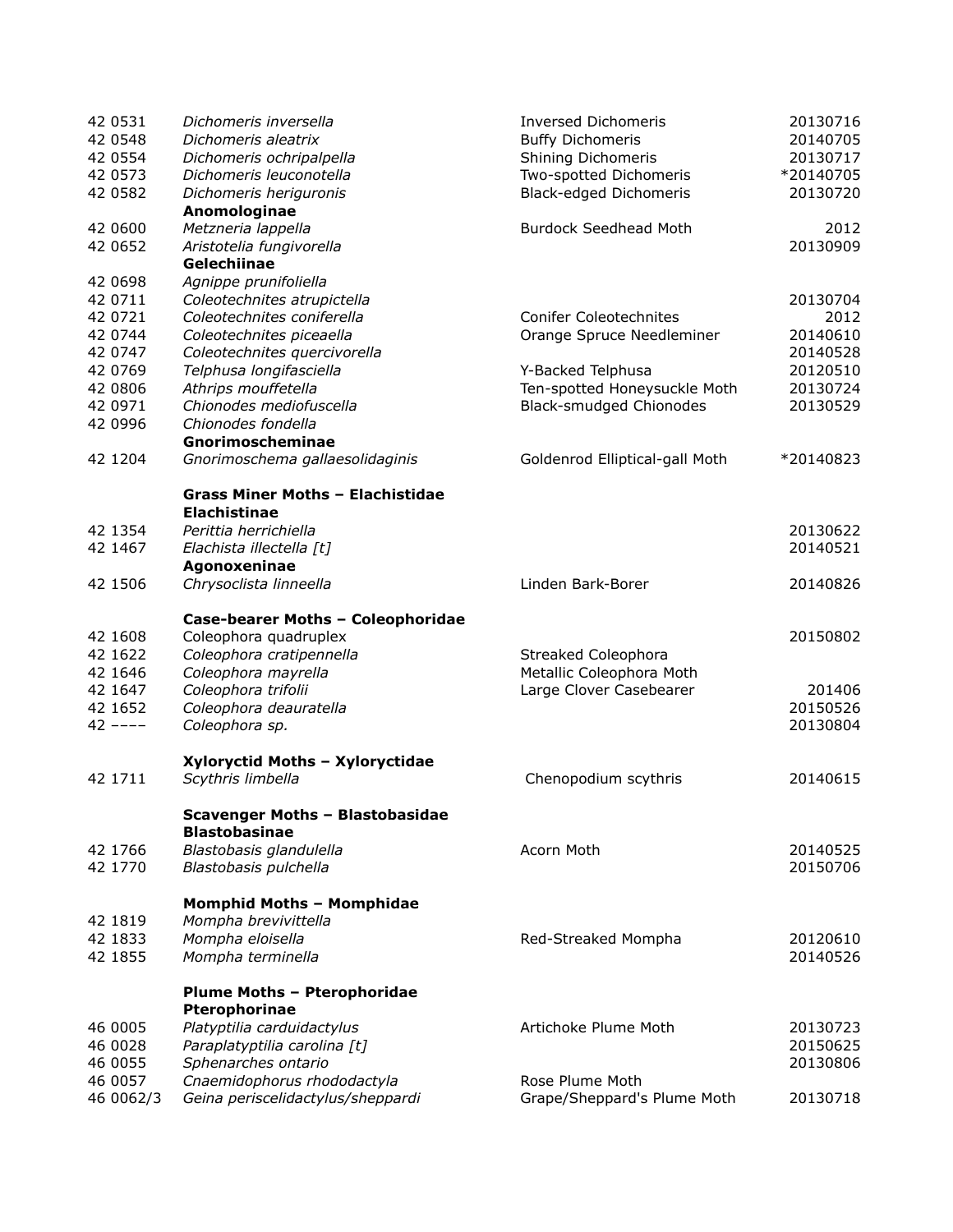| 46 0064/5<br>46 0087<br>46 0104<br>46 0107<br>$46$ ----<br>46 0139<br>46 0150 | Geina buscki/tenuidactyla<br>Hellinsia inquinatus<br>Hellinsia homodactylus<br>Hellinsia paleaceus [t]<br>Hellinsia sp.<br>Oidaematophorus eupatorii<br>Emmelina monodactyla | Busck's/Himmelman's Plume Moth<br>Black-marked Plume Moth<br>Plain Plume Moth<br>unidentified Hellinsia Moth<br>Eupatorium Plume Moth<br>Morning-glory Plume Moth | 20130720<br>20130720<br>20130717<br>20160617<br>20140611<br>20130716<br>*20130717 |
|-------------------------------------------------------------------------------|------------------------------------------------------------------------------------------------------------------------------------------------------------------------------|-------------------------------------------------------------------------------------------------------------------------------------------------------------------|-----------------------------------------------------------------------------------|
| 48 0007                                                                       | Fruitworm Moths - Carposinidae<br>Carposina fernaldana                                                                                                                       | <b>Currant Fruitworm</b>                                                                                                                                          | 20130618                                                                          |
| 50 0001                                                                       | Bristle-legged Moths - Schreckensteiniidae<br>Schreckensteinia erythriella                                                                                                   |                                                                                                                                                                   | 20130826                                                                          |
| $52$ ----                                                                     | Fringe-tufted Moths - Epermeniidae<br>Epermenia sp.                                                                                                                          |                                                                                                                                                                   |                                                                                   |
|                                                                               | <b>Tortrix Leafrollers - Tortricidae</b><br><b>Tortricinae</b>                                                                                                               |                                                                                                                                                                   |                                                                                   |
| 62 0001                                                                       | Acleris forsskaleana                                                                                                                                                         | Hairnet Leaftier                                                                                                                                                  | *20130806                                                                         |
| 62 0002                                                                       | Acleris albicomana                                                                                                                                                           | Red-edged Acleris                                                                                                                                                 | 20150705                                                                          |
| 62 0003                                                                       | Alceris semipurpurana                                                                                                                                                        | Oak Leafshredder                                                                                                                                                  | 20160625                                                                          |
| 62 0010                                                                       | Acleris nivisellana                                                                                                                                                          | Snowy-Shouldered Acleris                                                                                                                                          | *20131016                                                                         |
| 62 0016                                                                       | Acleris subnirvana                                                                                                                                                           | Common Acleris                                                                                                                                                    | 20140420                                                                          |
| 62 0020                                                                       | Acleris semiannula [t]                                                                                                                                                       | Half-ringed Acleris                                                                                                                                               | 20131016                                                                          |
| 62 0023                                                                       | Acleris cornana [t]                                                                                                                                                          |                                                                                                                                                                   | 20140701                                                                          |
| 62 0025                                                                       | Acleris forbesana                                                                                                                                                            | Forbes' Acleris                                                                                                                                                   | *20140420                                                                         |
| 62 0026                                                                       | Acleris negundana                                                                                                                                                            | Speckled Acleris                                                                                                                                                  | 20121025                                                                          |
| 62 0027                                                                       | Acleris schalleriana                                                                                                                                                         | Schaller's Acleris                                                                                                                                                | *20130801                                                                         |
| 62 0039                                                                       | Acleris chalybeana                                                                                                                                                           | Lesser Maple Leafroller                                                                                                                                           | 20130919                                                                          |
| 62.0041                                                                       | Acleris placidana                                                                                                                                                            | Black-headed Birch Leaffolder                                                                                                                                     | 20161006                                                                          |
| 62 0043                                                                       | Alceris flavivittana                                                                                                                                                         | Masked (Multiform) Leafroller                                                                                                                                     | 20121022                                                                          |
| 62 0049                                                                       | Acleris variana                                                                                                                                                              | Eastern Black-headed Budworm                                                                                                                                      | 20120718                                                                          |
| 62 0057                                                                       | Acleris maximana                                                                                                                                                             | <b>Great Acleris</b>                                                                                                                                              | 20131012                                                                          |
| 62 0067                                                                       | Cnephasia stephensiana                                                                                                                                                       | Gray Tortrix                                                                                                                                                      | 20120608                                                                          |
| 62 0089                                                                       | Aethes angulatana                                                                                                                                                            |                                                                                                                                                                   |                                                                                   |
| 62 0091                                                                       | Aethes argentilimitana                                                                                                                                                       | Silver-bordered Aethes                                                                                                                                            | *20150705                                                                         |
| 62 0112                                                                       | Aethes razowskii                                                                                                                                                             | Razowski's Aethes                                                                                                                                                 | 20120524                                                                          |
| 62 0115                                                                       | Aethes sexdentata                                                                                                                                                            | Six-toothed Aethes                                                                                                                                                | *20150706                                                                         |
| 62 0124                                                                       | Cochylis arthuri                                                                                                                                                             |                                                                                                                                                                   | *20140530                                                                         |
| 62 0134                                                                       | Cochylis hoffmanana                                                                                                                                                          | Hoffman's Cochylid                                                                                                                                                | 20140602                                                                          |
| 62 0137                                                                       | Cochylis ringsi                                                                                                                                                              | Rings' Cochylid                                                                                                                                                   | 201406                                                                            |
| 62 0138                                                                       | Cochylis temerana                                                                                                                                                            |                                                                                                                                                                   | 20140530                                                                          |
| 62 0140                                                                       | Cochylis viscana                                                                                                                                                             |                                                                                                                                                                   | 20130817                                                                          |
| 62 0169                                                                       | Phalonidia lepidana                                                                                                                                                          | Brown-patched Phalonidia                                                                                                                                          |                                                                                   |
| 62 0171                                                                       | Phalonidia ontariana                                                                                                                                                         |                                                                                                                                                                   | 20120712                                                                          |
| 62 0177                                                                       | Phtheochroa birdana                                                                                                                                                          | Bird's Cochylid                                                                                                                                                   |                                                                                   |
| 62 0188                                                                       | Phtheochroa vitellinana                                                                                                                                                      | Silver-lined Cochylid                                                                                                                                             | 20130702                                                                          |
| 62 0198                                                                       | Rolandylis maiana                                                                                                                                                            | Kearfott's Rolandylis                                                                                                                                             | 20130828                                                                          |
| 62 0210                                                                       | Thyraylia hollandana                                                                                                                                                         | Holland's Cochylid                                                                                                                                                | 20130820                                                                          |
| 62 0211                                                                       | Thyraylia nana                                                                                                                                                               | Broad-patch Cochylid                                                                                                                                              | 20140609                                                                          |
| 62 0227                                                                       | Eulia ministrana                                                                                                                                                             | Ferruginous Eulia                                                                                                                                                 | 20130624                                                                          |
| 62 0248                                                                       | Pandemis lamprosana                                                                                                                                                          | Woodgrain Leafroller                                                                                                                                              | 2012                                                                              |
| 62 0249                                                                       | Pandemis limitata/canadana                                                                                                                                                   | Three-lined Leafroller/Green Aspen                                                                                                                                | 2012                                                                              |
| 62 0255<br>62 0261                                                            | Argyrotaenia velutinana<br>Argyrotaenia pinatubana                                                                                                                           | Red-banded Leafroller<br>Pine Tube Moth                                                                                                                           | *20130721<br>20140527                                                             |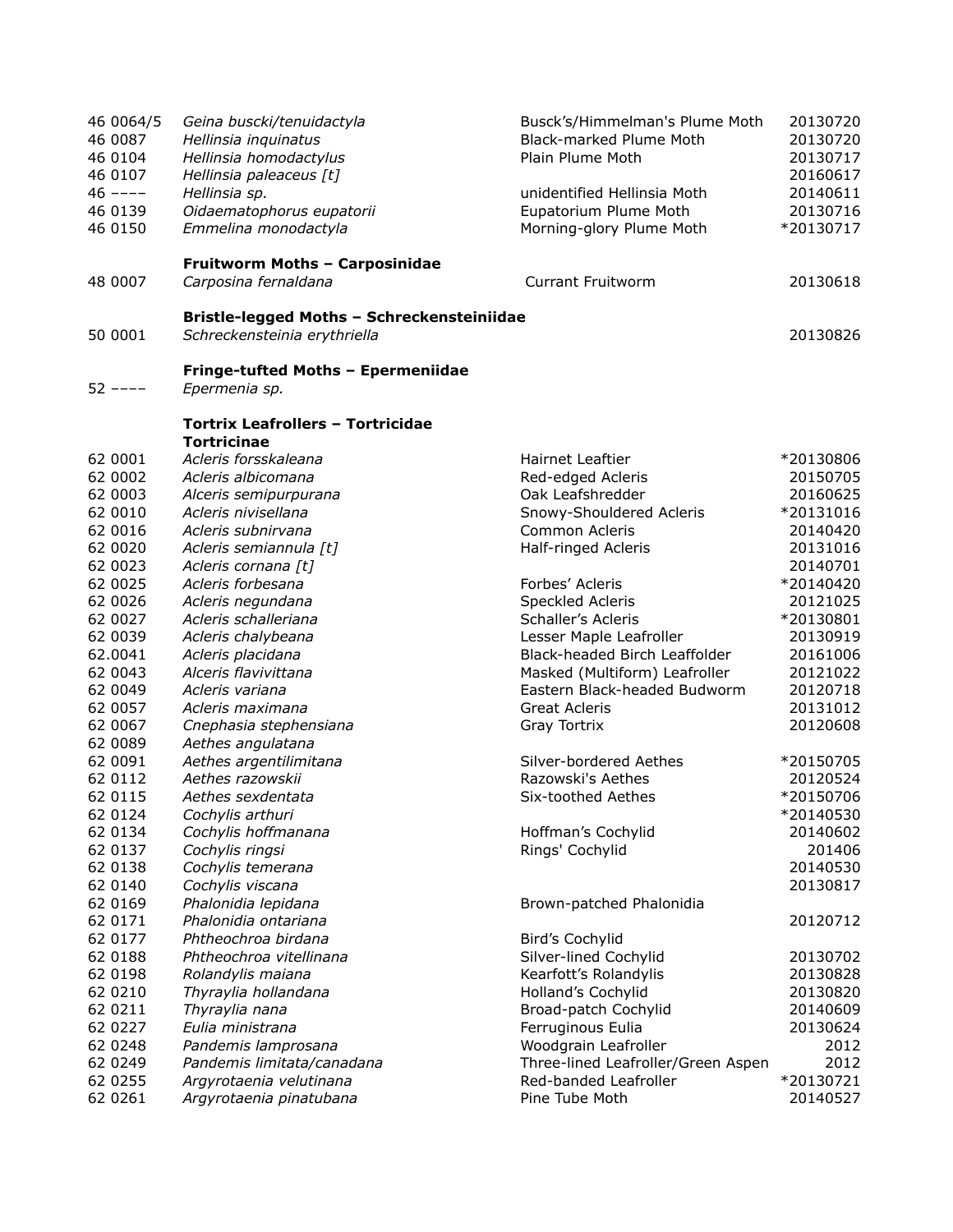| 62 0280            | Argyrotaenia quadrifasciana                               | Four-lined Leafroller         |
|--------------------|-----------------------------------------------------------|-------------------------------|
| 62 0281            | Argyrotaenia juglandana                                   | Hickory Leafroller            |
| 62 0282            | Argyrotaenia quercifoliana                                | Lined Oak Leafroller          |
| 62 0284            | Argyrotaenia mariana                                      | Gray-banded Leafroller        |
| 62 0297            | Choristoneura fractivittana                               | Broken-banded Leafroller      |
| 62 0298            | Choristoneura parallela                                   | Parallel-banded Leafroller    |
| 62 0300            | Choristoneura rosaceana                                   | Oblique-banded Leafrolle      |
| 62 0302            | Choristoneura conflictana                                 | Large Aspen Tortrix           |
| 62 0303            | Choristoneura fumiferana                                  | Spruce Budworm                |
| 62 0308            | Choristoneura pinus                                       | Jack Pine Budworm             |
|                    | Archips packardiana                                       |                               |
| 62 0314<br>62 0317 |                                                           | Spring Spruce Needle Mo       |
|                    | Archips dissitana                                         | Boldly marked Archips         |
| 62 0323            | Archips argyrospila                                       | Fruit-Tree Leafroller Moth    |
| 62 0333            | Archips grisea                                            | Gray Archips                  |
| 62 0334            | Archips cerasivorana                                      | Ugly-nest Caterpillar Mot     |
| 62 0338            | Archips purpurana                                         | Omnivorous Leafroller         |
| 62 0340            | Syndemis afflictana                                       | Black and grey Banded L       |
| 62 0357            | Clepsis persicana                                         | White-triangle Clepsis        |
| 62 0360            | Clepsis clemensiana                                       | Clemens' Clepsis              |
| 62 0362            | Clepsis melaleucanus                                      | <b>Black-patched Clepsis</b>  |
| 62 0370            | Adoxophyes negundana                                      | Shimmering Adoxophyes         |
| 62 0374            | Amorbia humerosana                                        | White-line Leafroller         |
| 62 0390            | Sparganothis sulfureana                                   | Sparganothis Fruitworm        |
| 62 0396            | Sparganothis unifasciana                                  | One-Lined Sparganothis        |
| 62 0413            | Sparganothis pulcherrimana                                | <b>Beautiful Sparganothis</b> |
| 62 0417            | Cenopis pettitana                                         | Maple-basswood Leafroll       |
| 62 0418            | Cenopis niveana                                           | <b>Aproned Cenopis</b>        |
| 62 0419            | Cenopis reticulatana                                      | Reticulated Sparganothis      |
| 62 0423            | Cenopis diluticostana                                     | Oak Cenopis                   |
| 62 0427            | Cenopis mesospila                                         | White-tailed Fruitworm M      |
| 62 0433            | Platynota idaeusalis                                      | Tufted Apple Bud Moth         |
| 62 0434            | Platynota exasperatana                                    | <b>Exasperating Platynota</b> |
| 62 0435            |                                                           |                               |
|                    | Platvnota semiustana <sup>1</sup><br><b>Olethreutinae</b> | Singed Platynota              |
| 62 0485            | Episimus argutana                                         | Sumac Leaftier                |
| 62 0494            | Paralobesia viteana                                       | Grape Berry Moth              |
| 62 0501            | Paralobesia palliolana                                    |                               |
| 62 0517            | Eumarozia malachitana                                     | Sculptured Moth               |
| 62 0521            | Apotomis funerea                                          | Funereal Apotomis Moth        |
| 62 0528            | Apotomis capreana                                         | Sallow Apotomis Moth          |
| 62 0538            | Pseudosciaphila duplex                                    | Poplar Leafroller             |
| 62 0539            | Orthotaenia undulana                                      | Dusky Leafroller              |
| 62 0544            | Olethreutes nitidana                                      | Shining Olethreutes           |
| 62 0556            | Olethreutes connectum                                     | Bunchberry Leaffolder         |
| 62 0557            | Olethreutes inornatana                                    | Inornate Olethreutes          |
|                    |                                                           |                               |
| 62 0559            | Olethreutes exoletum                                      | Wretched Olethreutes          |
| 62 0562            | Olethreutes quadrifidum                                   | Quartered Olethreutes         |
| 62 0563            | Olethreutes tilianum                                      | Basswood Olethreutes          |
| 62 0568            | Olethreutes nigranum                                      | Dark Olethreutes              |
| 62 0591            | Olethreutes fasciatana                                    | <b>Banded Olethreutes</b>     |
| 62 0595            | Olethreutes ferriferana                                   | Hydrangea Leaftier            |
| 62 0613            | Olethreutes bipartitana                                   | Divided Olethreutes           |
| 62 0634            | Heyda separatana                                          | Pink-washed Leafroller        |
| 62 0636            | Hedya nubiferana                                          | Green Budworm                 |
| 62 0637            | Hedya chionosema                                          | White-spotted Hedya           |
| 62 0647            | Ancylis metamelana                                        | <b>Black-marked Ancylis</b>   |
|                    |                                                           |                               |

| 62 0280 | Argyrotaenia quadrifasciana                               | Four-lined Leafroller            | 20120620  |
|---------|-----------------------------------------------------------|----------------------------------|-----------|
| 62 0281 | Argyrotaenia juglandana                                   | Hickory Leafroller               | 20160713  |
| 62 0282 | Argyrotaenia quercifoliana                                | Lined Oak Leafroller             | 20160624  |
| 62 0284 | Argyrotaenia mariana                                      | Gray-banded Leafroller           | 20120518  |
| 62 0297 | Choristoneura fractivittana                               | Broken-banded Leafroller         | 20130611  |
| 62 0298 | Choristoneura parallela                                   | Parallel-banded Leafroller       | 20150620  |
| 62 0300 | Choristoneura rosaceana                                   | Oblique-banded Leafroller        | *20130721 |
| 62 0302 | Choristoneura conflictana                                 | Large Aspen Tortrix              | 20120608  |
| 62 0303 | Choristoneura fumiferana                                  | Spruce Budworm                   | *20140707 |
| 62 0308 | Choristoneura pinus                                       | Jack Pine Budworm                | 20130622  |
| 62 0314 | Archips packardiana                                       | Spring Spruce Needle Moth        | *20130723 |
| 62 0317 | Archips dissitana                                         | Boldly marked Archips            | 20130807  |
| 62 0323 | Archips argyrospila                                       | Fruit-Tree Leafroller Moth       | *20140701 |
| 62 0333 | Archips grisea                                            | Gray Archips                     | 20160624  |
| 62 0334 | Archips cerasivorana                                      | Ugly-nest Caterpillar Moth       | 20120720  |
| 62 0338 | Archips purpurana                                         | Omnivorous Leafroller            | *20140812 |
| 62 0340 | Syndemis afflictana                                       | Black and grey Banded Leafroller | 20140519  |
| 62 0357 | Clepsis persicana                                         | White-triangle Clepsis           | 20140613  |
| 62 0360 | Clepsis clemensiana                                       | Clemens' Clepsis                 | 20160705  |
| 62 0362 | Clepsis melaleucanus                                      | <b>Black-patched Clepsis</b>     | 20130618  |
| 62 0370 | Adoxophyes negundana                                      | Shimmering Adoxophyes            | 20120623  |
| 62 0374 | Amorbia humerosana                                        | White-line Leafroller            | 20120518  |
| 62 0390 | Sparganothis sulfureana                                   | Sparganothis Fruitworm Moth      | *20130822 |
| 62 0396 | Sparganothis unifasciana                                  | One-Lined Sparganothis           | 20120627  |
| 62 0413 | Sparganothis pulcherrimana                                | <b>Beautiful Sparganothis</b>    | *20140707 |
| 62 0417 | Cenopis pettitana                                         | Maple-basswood Leafroller        | *20140702 |
| 62 0418 | Cenopis niveana                                           | <b>Aproned Cenopis</b>           | 20130801  |
| 62 0419 | Cenopis reticulatana                                      | Reticulated Sparganothis         |           |
| 62 0423 | Cenopis diluticostana                                     | Oak Cenopis                      | 20130725  |
| 62 0427 | Cenopis mesospila                                         | White-tailed Fruitworm Moth      | 20130704  |
| 62 0433 | Platynota idaeusalis                                      | Tufted Apple Bud Moth            | *20140617 |
| 62 0434 | Platynota exasperatana                                    | <b>Exasperating Platynota</b>    | 20130720  |
| 62 0435 | Platvnota semiustana <sup>1</sup><br><b>Olethreutinae</b> | Singed Platynota                 | 20120718  |
| 62 0485 | Episimus argutana                                         | Sumac Leaftier                   | 20140611  |
| 62 0494 | Paralobesia viteana                                       | Grape Berry Moth                 | 20140609  |
| 62 0501 | Paralobesia palliolana                                    |                                  | 20140710  |
| 62 0517 | Eumarozia malachitana                                     | Sculptured Moth                  | 20140830  |
| 62 0521 | Apotomis funerea                                          | Funereal Apotomis Moth           | 20130619  |
| 62 0528 | Apotomis capreana                                         | Sallow Apotomis Moth             |           |
| 62 0538 | Pseudosciaphila duplex                                    | Poplar Leafroller                | 20140616  |
| 62 0539 | Orthotaenia undulana                                      | Dusky Leafroller                 | 20130623  |
| 62 0544 | Olethreutes nitidana                                      | Shining Olethreutes              | 20130726  |
| 62 0556 | Olethreutes connectum                                     | Bunchberry Leaffolder            | 20140707  |
| 62 0557 | Olethreutes inornatana                                    | Inornate Olethreutes             | 20120628  |
| 62 0559 | Olethreutes exoletum                                      | Wretched Olethreutes             | 20130817  |
| 62 0562 | Olethreutes quadrifidum                                   | Quartered Olethreutes            | 20130625  |
| 62 0563 | Olethreutes tilianum                                      | Basswood Olethreutes             | *20130717 |
| 62 0568 | Olethreutes nigranum                                      | Dark Olethreutes                 | 20130723  |
| 62 0591 | Olethreutes fasciatana                                    | <b>Banded Olethreutes</b>        | 20130722  |
| 62 0595 | Olethreutes ferriferana                                   | Hydrangea Leaftier               | 2013      |
| 62 0613 | Olethreutes bipartitana                                   | Divided Olethreutes              |           |
| 62 0634 | Heyda separatana                                          | Pink-washed Leafroller           | 20120620  |
| 62 0636 | Hedya nubiferana                                          | Green Budworm                    | 20130618  |
| 62 0637 | Hedya chionosema                                          | White-spotted Hedya              | 20140707  |
| 62 0647 | Ancylis metamelana                                        | <b>Black-marked Ancylis</b>      | *20140611 |
|         |                                                           |                                  |           |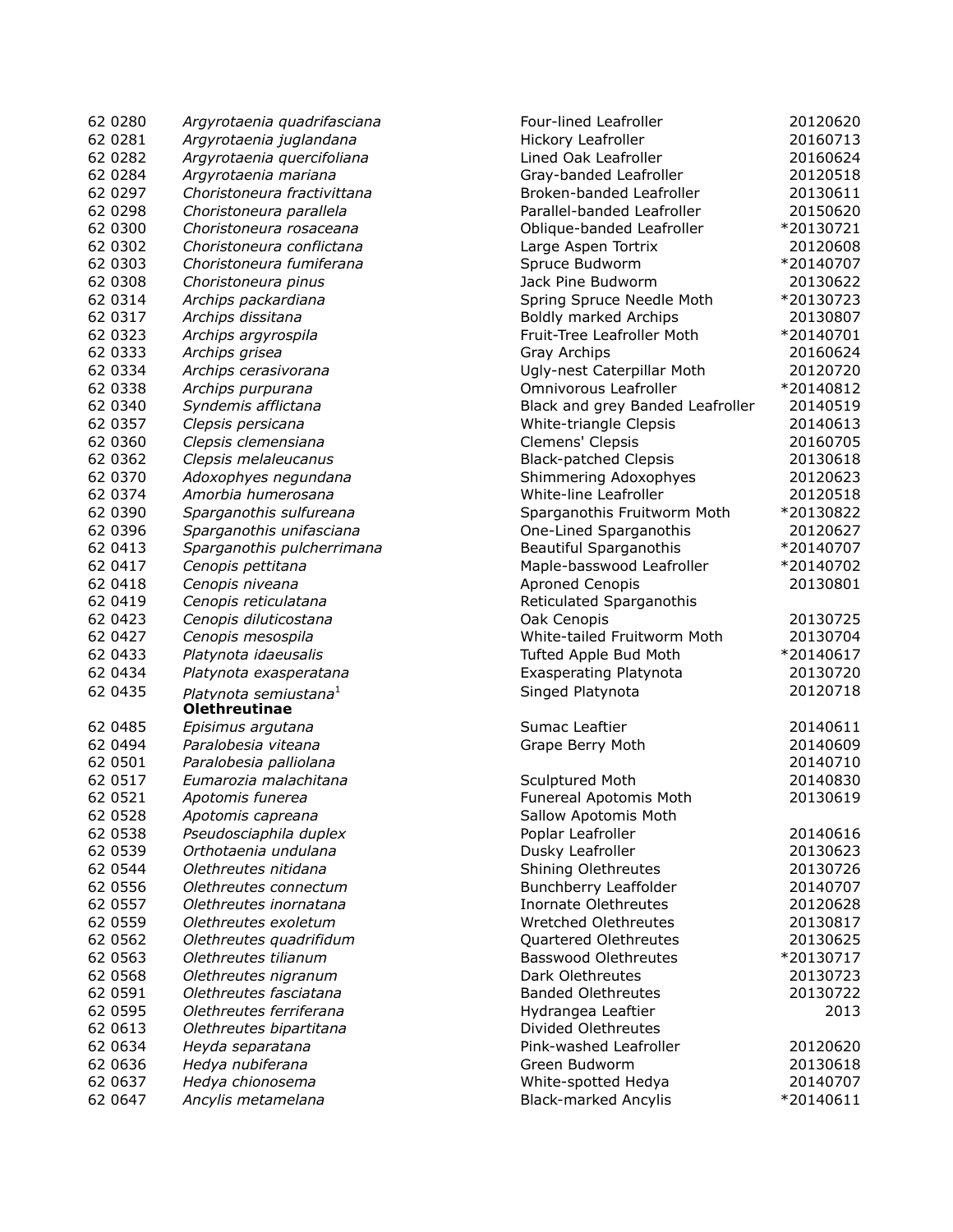| 66 0010   | Tortricidia testacea              | Early Button Slug Moth            | 20120528  |
|-----------|-----------------------------------|-----------------------------------|-----------|
|           | Slug Moths - Limocodidae          |                                   |           |
| 64 0130   | Podosesia syringae                | Lilac Borer                       | 20140610  |
| 64 0095   | Synanthedon acerni                | Maple Callus Borer                | *20140701 |
|           | <b>Clearwing Moths - Sesiidae</b> |                                   |           |
|           |                                   |                                   |           |
| 62 1387   | Ecdytolopha insiticiana           | Locust Twig Borer Moth            | *20130820 |
| 62 1385   | Gymnandrosoma punctidiscanum      | Dotted Gymnandrosoma              | 20120615  |
| 62 1380   | Cydia pomonella                   | <b>Codling Moth</b>               | *20140707 |
| 62 1372   | Cydia toreuta                     | Eastern Pine Seedworm Moth        | 20160528  |
| 62 1351   | Cydia populana                    |                                   | 20150718  |
| 62 1307   | Grapholita packardi               | Cherry Fruitworm                  | 20140621  |
| 62 1298   | Pammene perstructana              |                                   | 20150526  |
| 62 1275/6 | Dichrorampha simulana/bittana     | Variable Dichrorampha complex     | *20140612 |
| 62 1267   | Catastega timidella               | Oak Trumpet Skeletonizer          | 20140604  |
| 62 1265   | Catastega aceriella               | Maple Trumpet Skeletonizer        | 20130619  |
| 62 1260   | Epinotia lindana                  | Diamondback Epinotia              | 20130904  |
| 62.1246   | Epinotia nanana                   | European Spruce Needleminer       | 20160617  |
| 62 1222   | Epinotia transmissana             | Walker's Epinotia                 |           |
| 62 1165   | Pseudexentera costomaculana       |                                   | 20120522  |
| 62 1161   | Pseudexentera maracana            | Banded Pseudexentera              | 20130418  |
| 62 1158   | Pseudexentera mali                | Pale Apple Leafroller             | 20130418  |
| 62 1150   | Pseudexentera cressoniana         | Shagbark Hickory Leafroller       | 20140421  |
| 62 1138   | Proteoteras moffatiana            | Maple Shoot Borer                 | 20130702  |
| 62 1136   | Proteoteras crescentana           | <b>Black-crescent Proteoteras</b> | *20140703 |
| 62 1133   | Proteoteras aesculana             | Maple Twig Borer Moth             | *20140510 |
| 62 1127   | Gypsonoma haimbachiana            | Cottonwood Twig Borer             |           |
| 62 1128   | Gypsonoma substitutionis          |                                   | 20130827  |
| 62 1124   | Gypsonoma fasciolana              |                                   | 20130529  |
| 62 1118   | Sonia canadana                    | Canadian Sonia                    | 20130709  |
| 62 1105   | Notocelia rosaecolana             | Doubleday's Notocelia             | 20140617  |
|           |                                   |                                   |           |
| 62 1098   | Epiblema otiosana                 | Biden's Borer                     | *20130717 |
| 62 1087   | Epiblema carolinana               | Gray-blotched Epiblema            | 20130730  |
| 62 1085   | Epiblema desertana                |                                   | 20140608  |
| 62 1084   | Epiblema obfuscana                |                                   | 20130624  |
| 62 1082   | Epiblema scudderiana              | Goldenrod Gall moth               | *20140525 |
| 62 1064   | Epiblema boxcana                  |                                   | 20140608  |
| 62 1061   | Eucopina tocullionana             | White Pine Cone Borer             | 20130611  |
| 62 1034   | Pelochrista similiana             | Similar Eucosma                   |           |
| 62 0930   | Pelochrista dorsisignatana        | Triangle-backed Eucosma           | *20130910 |
| 62 0926   | Pelochrista derelicta             | Derelict Eucosma                  | 20130717  |
| 62 0889   | Pelochrista agricolana            |                                   | 20140612  |
| 62 0836   | Eucosma tomonana                  | Aster-head Phaneta Moth           | *20130817 |
| 62 0835   | Eucosma ochroterminana            | Buff-Tipped Phaneta Moth          | *20130817 |
| 62 0832   | Eucosma palmatana                 |                                   | 20130811  |
| 62 0790   | Eucosma ambodaidaleia             |                                   | 20140421  |
| 62 0785   | Eucosma perangustana              |                                   | 20140615  |
| 62 0766   | Eucosma essexana                  | Essex Phaneta Moth [t]            | 20140601  |
| 62 0762   | Eucosma radiatana                 |                                   | 20120524  |
| 62 0694   | Rhyacionia buoliana               | European Pine Shoot Moth          | 20130703  |
| 62 0668   | Ancylis diminutana                | Shattered Ancylis                 | 20120514  |
| 62 0663   | Ancylis divisana                  | <b>Two-toned Ancylis</b>          | 20140526  |
| 62 0661   | Ancylis definitivana              |                                   | 20130722  |
| 62 0656   | Ancylis fuscociliana              |                                   | 20140616  |
| 62 0654   | Ancylis laciniana                 |                                   | 20140615  |
|           |                                   |                                   |           |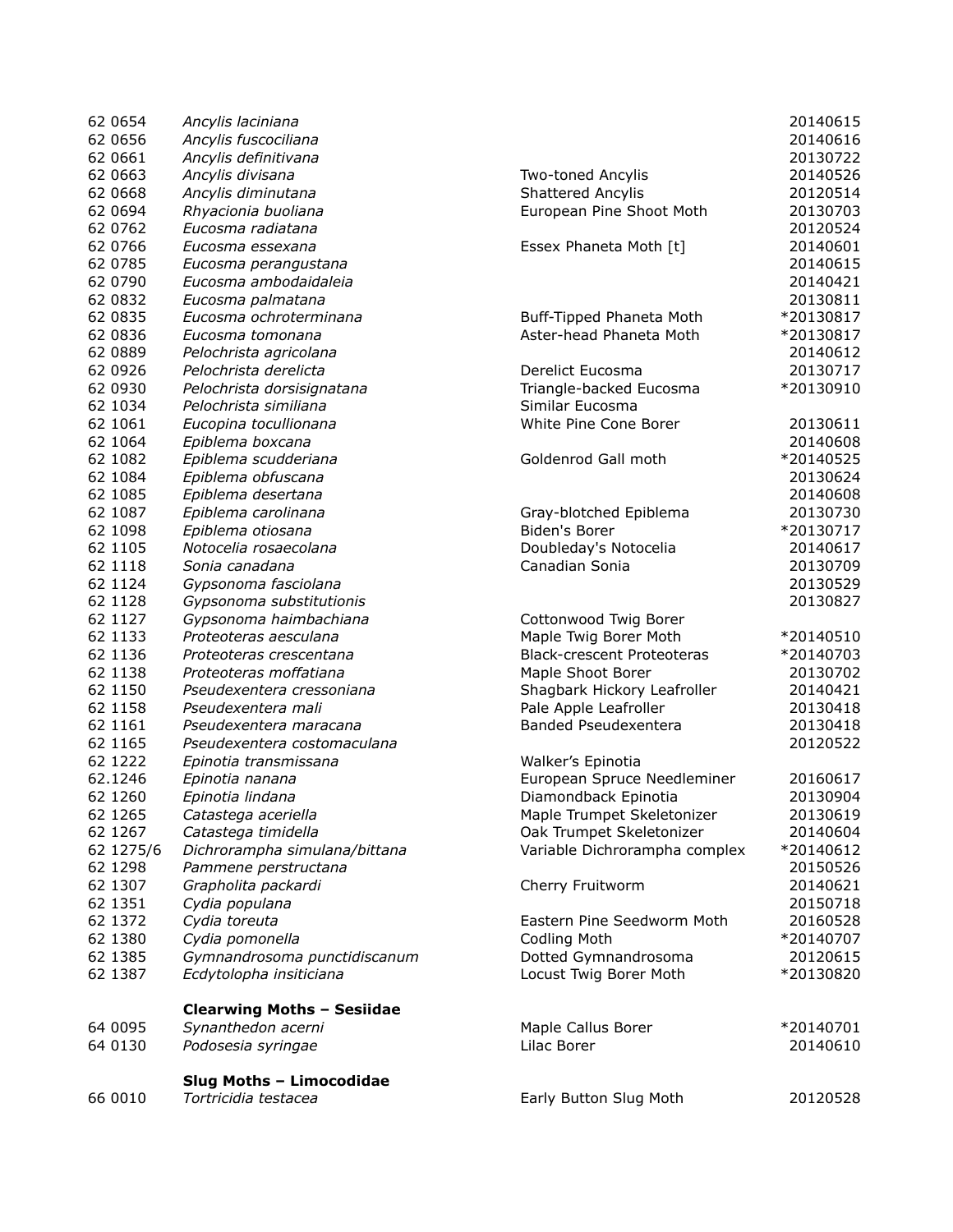| 66 0017   | Packardia geminata                     | Jeweled Tailed Slug Moth        | 20130612  |
|-----------|----------------------------------------|---------------------------------|-----------|
| 66 0019   | Packardia elegans                      | Elegant Tailed Slug Moth        | *20170630 |
| 66 0023   | Lithacodes fasciola                    | Yellow-Shouldered Slug Moth     | *20140701 |
| 66 0025   | Apoda y-inversum                       | Yellow-collared Slug Moth       |           |
| 66 0039   | Isa textula                            | Crowned Slug Moth               |           |
| 66 0051   | Euclea delphinii                       | Spiny Oak-slug Moth             | *20140701 |
|           | <b>Pyralid Moths - Pyralidae</b>       |                                 |           |
|           | Galleriinae                            |                                 |           |
| 80 0001   | Galleria mellonella                    | Greater Wax Moth                | 20130910  |
| 80 0008   | Aphomia sociella                       | Bee Moth                        | *20140510 |
|           | Chrysauginae                           |                                 |           |
| 80 0048   | Galasa nigrinodis                      | Boxwood Leaftier                | 20130721  |
| 80 0052   | Tosale oviplagalis                     | Dimorphic Tosale                | 20120620  |
|           | <b>Pyralinae</b>                       |                                 |           |
| 80 0072   | Pyralis farinalis                      | Meal Moth                       |           |
| 80 0074   | Aglossa costiferalis                   | Calico Pyralid                  | 20130723  |
| 80 0075   | Aglossa disciferalis                   | Pink-masked Pyralid             | 20150710  |
| 80 0078   | Aglossa pinguinalis                    | Large Tabby                     | *20150719 |
| 80 0079   | Aglossa caprealis                      | Stored Grain Moth               |           |
| 80 0080   | Aglossa cuprina                        | Grease Moth                     | 20130718  |
| 80 0086   | Hypsopygia costalis                    | Clover Hayworm                  | *20130718 |
| 80 0088   | Hypsopygia intermedialis               | Red-Shawled Moth                |           |
|           | Epipaschiinae                          |                                 |           |
| 80.0102   | Epipaschia superatalis                 | Dimorphic Macalla               | 20160713  |
| 80 0112   | Oneida lunulalis                       | Orange-tufted Oneida            | 20130709  |
| 80 0133   | Pococera asperatella                   | Maple Webworm                   | *20140616 |
|           | <b>Phycitine Moths - Phycitinae</b>    |                                 |           |
| 80 0152   | Acrobasis indigenella                  | Leaf Crumpler Moth              | 20140706  |
| 80 0166   | Acrobasis demotella                    | <b>Walnut Shoot Moth</b>        | 20160617  |
| 80 0167   | Acrobasis angusella [t]                | Hickory Leafstem Borer          | *20130718 |
| $80$ ---- | Acrobasis sp.                          |                                 | 20150801  |
| 80 0211   | Apomyelois bistriatella                | Two-striped Apomyelois          | 20140609  |
| 80 0215   | Euzophera semifuneralis                | American Plum Borer             | 20130817  |
| 80 0232   | Moodna ostrinella                      | Darker Moodna                   | *20130725 |
| 80 0239   | Vitula edmandsii                       | Dried Fruit Moth                | 20140621  |
| 80 0300   | Immyrla nigrovittella                  | Black-banded Immyrla            | 20140602  |
| 80 0301   | Oreana unicolorella                    |                                 | 20130827  |
| 80 0310   | Salebriaria engeli                     | Engel's Salebriaria             | 20140712  |
| 80 0342   | Glyptocera consobrinella               |                                 | 20130622  |
| 80 0346   | Meroptera cviatella                    | Poplar Bud Borer Moth           | 20170810  |
| 80 0353   | Sciota basilaris                       | Yellow-shouldered Leafroller    | *20140531 |
| 80 0365   | Sciota vetustella                      | <b>Belted Leafroller</b>        | *20140531 |
| 80 0367   | Sciota subcaesiella                    | Locust Leafroller               | 20140619  |
| 80 0368   | Sciota virgatella                      | <b>Black-spotted Leafroller</b> | 20130702  |
| 80 0370   | Sciota celtidella                      |                                 | 20140701  |
| 80 0409   | Dioryctria abietivorella               | Evergreen Coneworm              | 20120525  |
| 80 0411   | Dioryctria reniculelloides             | Spruce Coneworm                 | 20130824  |
| 80 0580   | Zophodia grossulariella                | Gooseberry Fruitworm            | 20140713  |
| 80 0670   | Peoria approximella                    | Carmine Snout Moth              | 20130724  |
|           | <b>Crambid Snout Moths - Crambidae</b> |                                 |           |
|           | Donacaulas - Schoenobliinae            |                                 |           |
| 80 0710   | Donacaula melinellus                   | Delightful Donacaula            | 20120618  |
| 80 0715   | Donacaula longirostrallus              | Long-Beaked Donacaula           | 20120623  |
|           | <b>Aquatic Crambids - Acentropinae</b> |                                 |           |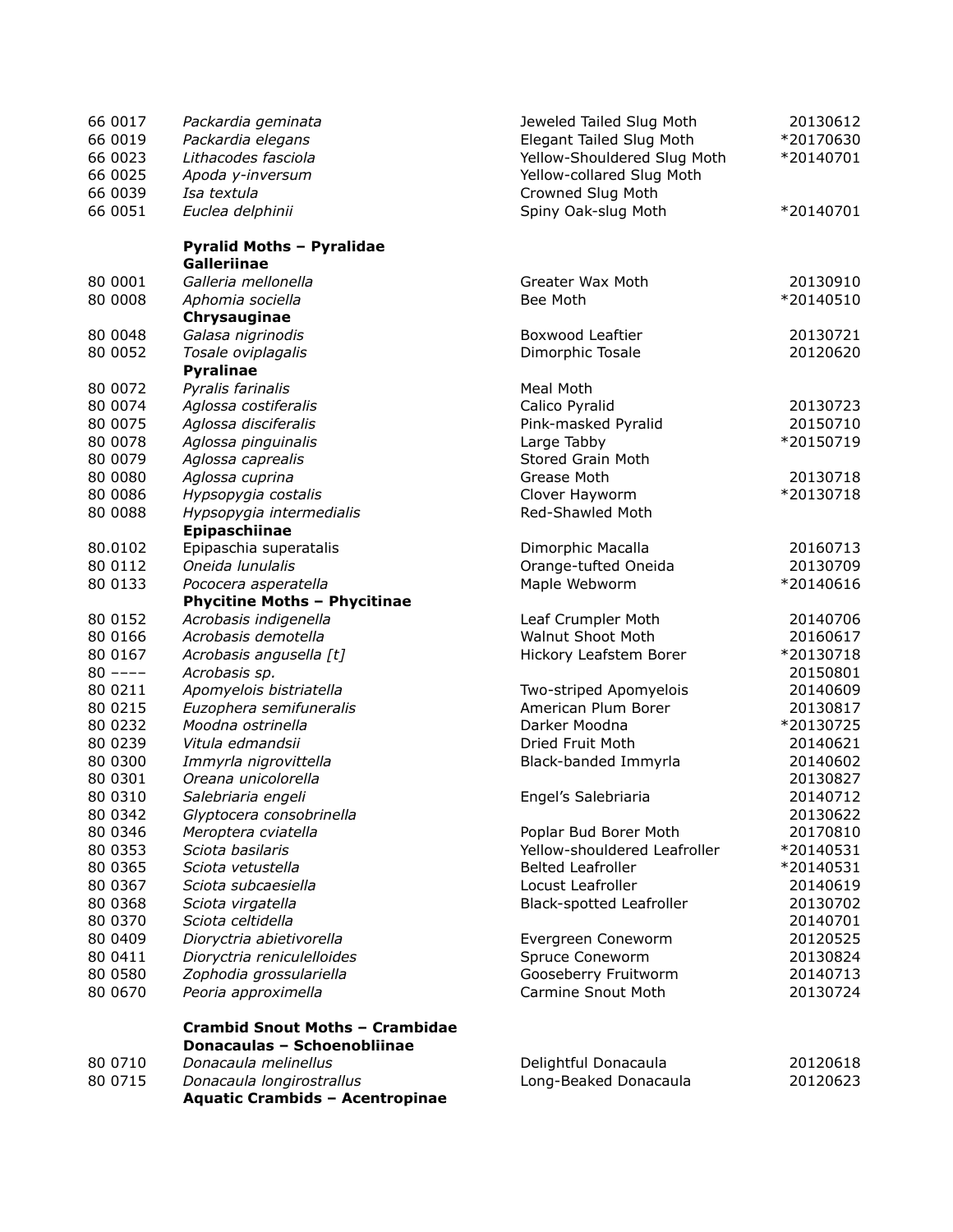| 80 0724  | Elophila icciusalis                       | Pondside Pyralid Moth          | *20140610 |
|----------|-------------------------------------------|--------------------------------|-----------|
| 80 0727  | Elophila gyralis                          | <b>Waterlily Borer</b>         | 20130625  |
| 80 0728  | Elophila tinealis                         | <b>Black Duckweed Moth</b>     | *20130718 |
| 80 0729  | Elophila obliteralis                      | Waterlily Leafcutter           | 20130730  |
| 80 0736  | Parapoynx badiusalis                      | Chestnut-Marked Pondweed Moth  |           |
| 80 0754  | Petrophila bifascialis                    | Two-banded Petrophila Moth     | 20160705  |
|          | Grass-Veneers - Crambinae                 |                                |           |
| 80 0821  | Urola nivalis                             | Snowy Urola                    | *20130725 |
| 80 0870  | Fissicrambus mutabilis                    | Changeable Grass-Veneer        |           |
| 80 0875  | Microcrambus elegans                      | Elegant Grass-Veneer           | *20130801 |
| 80 0877  | Microcrambus minor                        |                                | 20150706  |
| 80 0900  | Pediasia trisecta                         | Sod Webworm                    | *20150615 |
| 80 0907  | Parapediasia teterrellus                  | Bluegrass Webworm              |           |
| 80 0918  | Agriphila ruricolellus                    | Lesser Vagabond Sod Webworm    | *20130828 |
| 80 0926  | Chrysoteuchia topiarius                   | Topiary Grass-Veneer           | 20130622  |
| 80 0931  | Crambus perlella                          | Immaculate Grass-Veneer        | 20130717  |
| 80 0937  | Crambus youngellus                        | Young's Grass-Veneer           | 20130723  |
| 80 0943  | Crambus praefectellus                     | Common Grass-Veneer            |           |
| 80 0949  | Crambus albellus                          | Small White Grass-Veneer       | 20120619  |
| 80 0950  | Crambus agitatellus                       | Double-Banded Grass-Veneer     | *20140701 |
| 80 0951  | Crambus saltuellus                        | Pasture Grass-Veneer           | 20130612  |
| 80 0953  | Crambus girardellus                       | Girard's Grass Veneer          | 20120712  |
| 80 0966  | Crambus laqueatellus                      | Eastern Grass-Veneer           | 20120520  |
|          | <b>Moss-eating Crambids - Scopariinae</b> |                                |           |
| 80 0982  | Scoparia biplagialis                      | Double-Striped Scoparia        | 20120822  |
| 80 1004  | Eudonia strigalis                         | Striped Eudonia                | 20120707  |
|          | Glaphyriinae                              |                                |           |
| 80 10 24 | Glaphyria sesquistrialis                  | White-roped Glaphyria          | 20130807  |
| 80 10 62 | Lipocosmodes fuliginosalis                | Sooty Lipocosmodes             | 20160710  |
| 80 10 63 | Dicymolomia julianalis                    | Julia's Dicymolomia            | 20120625  |
| 80 1069  | Chalcoela iphitalis                       | Sooty-Winged Chalcoela         | *20140607 |
| 80 1071  | Evergestis pallidata                      | Purple-Backed Cabbageworm      | *20130807 |
|          | Spilomelinae                              |                                |           |
| 80 1177  | Lygropia rivulalis                        | Bog Lygropia                   | *20130713 |
| 80 1184  | Pantographa limata                        | Basswood Leafroller Moth       | *20130723 |
| 80 1191  | Herpetogramma aeglealis                   | Serpentine Webworm             | 20160617  |
| 80 1197  | Herpetogramma pertextalis                 | Bold-feather Grass Moth        | 20130721  |
| 80 1198  | Herpetogramma abdominalis                 |                                | 20130722  |
| 80 1230  | Udea rubigalis                            | Celery Leaftier                | *20130721 |
| 80 1254  | Anageshna primordialis                    | Yellow-spotted Webworm         |           |
| 80 1256  | Blepharomastix ranalis                    | Hollow-spotted Blepharomastix  | 20140707  |
| 80 1262  | Desmia funeralis                          | Grape Leaffolder               |           |
| 80 1263  | Desmia maculalis                          | White- Headed Grape Leaffolder | 20120615  |
| 80 1279  | Hymenia perspectalis                      | Spotted Beet Webworm           | 20131001  |
| 80 1325  | Palpita magniferalis                      | Splendid Palpita               | *20140521 |
| 80 1326  | Palpita aenescentalis                     |                                | 20140510  |
| 80 1349  | Diacme elealis                            | Paler Diacme                   | 20120712  |
| 80.1350  | Diacme adipaloides                        | Darker Diacme Moth             | 20170810  |
| 80 1365  | Nomophila nearctica                       | Lucerne Moth                   | *20140421 |
|          | <b>Pyraustine Moths - Pyraustinae</b>     |                                |           |
| 80 1407  | Saucrobotys futilalis                     | Dogbane Saucrobotys            | 20130816  |
| 80 14 18 | Crocidophora serratissimalis              | Angelic Crocidophora           | 20140707  |
| 80 1423  | Ostrinia nubilalis                        | European Corn Borer            | 20130622  |
| 80 1424  | Fumibotys fumalis                         | Mint-Root Borer                | *20130803 |
| 80 1425  | Perispasta caeculalis                     | <b>Titian Peale's Crambid</b>  | 20140530  |
| 80 14 26 | Anania hortulata                          | Small Magpie                   | *20140613 |
|          |                                           |                                |           |

| Pondside Pyralid Moth                               | *20140610             |
|-----------------------------------------------------|-----------------------|
| <b>Waterlily Borer</b>                              | 20130625              |
| <b>Black Duckweed Moth</b>                          | *20130718             |
| Waterlily Leafcutter                                | 20130730              |
| Chestnut-Marked Pondweed Moth                       |                       |
| Two-banded Petrophila Moth                          | 20160705              |
| Snowy Urola                                         | *20130725             |
| Changeable Grass-Veneer                             |                       |
| Elegant Grass-Veneer                                | *20130801             |
|                                                     | 20150706              |
| Sod Webworm                                         | *20150615             |
| Bluegrass Webworm                                   |                       |
| Lesser Vagabond Sod Webworm<br>Topiary Grass-Veneer | *20130828<br>20130622 |
| Immaculate Grass-Veneer                             | 20130717              |
| Young's Grass-Veneer                                | 20130723              |
| Common Grass-Veneer                                 |                       |
| Small White Grass-Veneer                            | 20120619              |
| Double-Banded Grass-Veneer                          | *20140701             |
| Pasture Grass-Veneer                                | 20130612              |
| Girard's Grass Veneer                               | 20120712              |
| Eastern Grass-Veneer                                | 20120520              |
|                                                     |                       |
| Double-Striped Scoparia                             | 20120822              |
| Striped Eudonia                                     | 20120707              |
| White-roped Glaphyria                               | 20130807              |
| Sooty Lipocosmodes                                  | 20160710              |
| Julia's Dicymolomia                                 | 20120625              |
| Sooty-Winged Chalcoela                              | *20140607             |
| Purple-Backed Cabbageworm                           | *20130807             |
| Bog Lygropia                                        | *20130713             |
| Basswood Leafroller Moth                            | *20130723             |
| Serpentine Webworm                                  | 20160617              |
| <b>Bold-feather Grass Moth</b>                      | 20130721              |
|                                                     | 20130722              |
| Celery Leaftier                                     | *20130721             |
| Yellow-spotted Webworm                              |                       |
| Hollow-spotted Blepharomastix<br>Grape Leaffolder   | 20140707              |
| White- Headed Grape Leaffolder                      | 20120615              |
| Spotted Beet Webworm                                | 20131001              |
| Splendid Palpita                                    | *20140521             |
|                                                     | 20140510              |
| Paler Diacme                                        | 20120712              |
| Darker Diacme Moth                                  | 20170810              |
| Lucerne Moth                                        | *20140421             |
|                                                     | 20130816              |
| Dogbane Saucrobotys<br>Angelic Crocidophora         | 20140707              |
| European Corn Borer                                 | 20130622              |
| Mint-Root Borer                                     | *20130803             |
| <b>Titian Peale's Crambid</b>                       | 20140530              |
| Small Magpie                                        | *20140613             |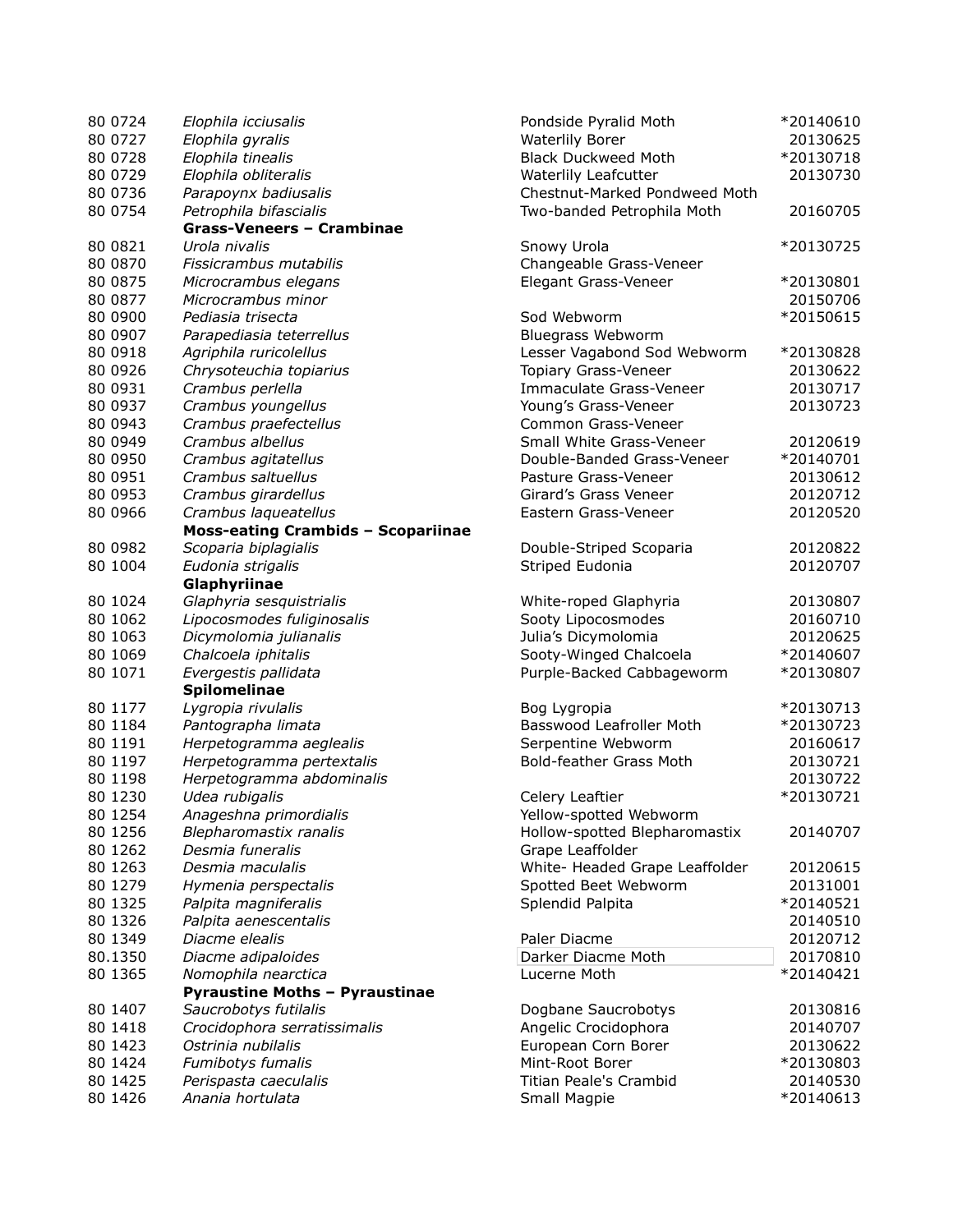| 20120907<br>80 1452<br>Achyra rantalis<br>Garden Webworm<br>80 1463<br>Carrot Seed Moth<br>*20130720<br>Sitochroa palealis<br>80 1465<br>Sitochroa chortalis<br>20140612<br>Dimorphic Sitochroa<br>80 1496<br>Alfalfa Webworm<br>Loxostege cereralis<br>80 1513<br>20120703<br>Pyrausta signatalis<br>Raspberry Pyrausta<br>80 1519<br>Pyrausta bicoloralis<br><b>Bicolored Pyrausta</b><br>*20130822<br>80 1538<br>Pyrausta orphisalis<br>Orange-spotted Pyrausta<br>80 1552<br>Pyrausta acrionalis<br>Mint-loving Pyrausta<br>*20140707<br><b>Hooktip Moths - Drepanidae</b><br><b>Thyatirinae</b><br>85 0003<br>Habrosyne scripta<br>Lettered Habrosyne<br>85 0004<br>Habrosyne gloriosa<br>Glorious Habrosyne<br>*20140607<br>85 0005<br>Pseudothyatira cymatophoroides<br><b>Tufted Thyatirid</b><br>85 0008<br>Euthyatira pudens<br>Dogwood Thyatirid<br>20120518<br><b>Drepaninae</b><br>85 0019<br>*20130717<br>Drepana arcuata<br>Arched Hooktip<br>85 0020<br>Drepana bilineata<br>Two-Lined Hooktip<br>20120525<br>85 0021<br>Eudeilinia herminiata<br>Northern Eudeilinia<br>*20130816<br>85 0023<br>*20140616<br>Oreta rosea<br>Rose Hooktip<br>Tent Caterpillar and Lappet Moths - Lasiocampidae<br>87 0003<br>Phyllodesma americana<br>Lappet Moth<br>*20130720<br>87 0014<br>Malacosoma disstria<br>*20140701<br>Forest Tent Caterpillar Moth<br>87 0017<br>Eastern Tent Caterpillar Moth<br>*20140701<br>Melacosoma americana<br>87 0020<br>Large Tolype<br>*20130906<br>Tolype velleda<br>87 0024<br>Larch Tolype<br>20120718<br>Tolype laricis<br>Saturnid Moths - Saturniidae<br>Royal Silkworm Moths - Ceratocampinae<br>89 0022<br>Dryocampa rubicunda<br>Rosy Maple Moth<br>Giant Silkworm Moths - Saturniinae<br>89 0070<br>Antheraea polyphemus<br>Polyphemus Moth<br>*20140623<br>89 0079<br>Callosamia promethea<br>Promethea Moth<br>20180904<br>89 0082<br>Hyalophora cecropia<br>Cecropia Moth<br>20130611<br><b>Sphinx Moths - Sphingidae</b><br>Large Sphinx Moths - Sphinginae <sup>2</sup><br>89 0103<br>Ceratomia undulosa<br>2012<br>Waved Sphinx<br>Sphinx kalmiae<br>Laurel Sphinx<br>2012<br>89 0118<br>Northern Pine Sphinx<br>20120623<br>89 0136<br>Lapara bombycoides<br><b>Eyed Sphinx Moths - Smerinthinae</b><br>20130618<br>89 0140<br>Smerinthus jamaicensis<br>Twin-spotted Sphinx<br>Smerinthus cerisyi<br>89 0141<br>One-eyed Sphinx<br><b>Blinded Sphinx</b><br>89 0144<br>Paonias excaecata<br>*20160713<br>Small-eyed Sphinx<br>89 0145<br>Paonias myops<br>*20150710<br>Modest Sphinx<br>89 0148<br>Pachysphinx modesta<br>*20140526<br><b>Small Sphinx Moths - Macroglossinae</b><br>Hemaris thysbe<br>89 0177<br>Hummingbird Clearwing<br>*20120706<br>Hemaris diffinis<br>Snowberry Clearwing<br>89 0179<br>*20120712<br>Pandorus Sphinx<br>20130814<br>89 0182<br>Eumorpha pandorus<br>Sphecodina abbottii<br>Abbott's Sphinx<br>89 0192<br>20120514<br>89 0193<br>Deidamia inscripta<br>Lettered Sphinx Moth<br>20130507 | 80 1427/8<br>80 1434<br>$80$ ---- | Anania tertialis/plectilis<br>Anania funebris<br>Hahncappsia sp. | coronata species complex<br>White-Spotted Sable | 20130819<br>20120509<br>20140611 |
|--------------------------------------------------------------------------------------------------------------------------------------------------------------------------------------------------------------------------------------------------------------------------------------------------------------------------------------------------------------------------------------------------------------------------------------------------------------------------------------------------------------------------------------------------------------------------------------------------------------------------------------------------------------------------------------------------------------------------------------------------------------------------------------------------------------------------------------------------------------------------------------------------------------------------------------------------------------------------------------------------------------------------------------------------------------------------------------------------------------------------------------------------------------------------------------------------------------------------------------------------------------------------------------------------------------------------------------------------------------------------------------------------------------------------------------------------------------------------------------------------------------------------------------------------------------------------------------------------------------------------------------------------------------------------------------------------------------------------------------------------------------------------------------------------------------------------------------------------------------------------------------------------------------------------------------------------------------------------------------------------------------------------------------------------------------------------------------------------------------------------------------------------------------------------------------------------------------------------------------------------------------------------------------------------------------------------------------------------------------------------------------------------------------------------------------------------------------------------------------------------------------------------------------------------------------------------------------------------------------------------------------------------------------------------------------------------------------------------------------------------------------------------------------------------------------------------------------------------------------------------------------------------------------------------------------------------------------------------------------|-----------------------------------|------------------------------------------------------------------|-------------------------------------------------|----------------------------------|
|                                                                                                                                                                                                                                                                                                                                                                                                                                                                                                                                                                                                                                                                                                                                                                                                                                                                                                                                                                                                                                                                                                                                                                                                                                                                                                                                                                                                                                                                                                                                                                                                                                                                                                                                                                                                                                                                                                                                                                                                                                                                                                                                                                                                                                                                                                                                                                                                                                                                                                                                                                                                                                                                                                                                                                                                                                                                                                                                                                                      |                                   |                                                                  |                                                 |                                  |
|                                                                                                                                                                                                                                                                                                                                                                                                                                                                                                                                                                                                                                                                                                                                                                                                                                                                                                                                                                                                                                                                                                                                                                                                                                                                                                                                                                                                                                                                                                                                                                                                                                                                                                                                                                                                                                                                                                                                                                                                                                                                                                                                                                                                                                                                                                                                                                                                                                                                                                                                                                                                                                                                                                                                                                                                                                                                                                                                                                                      |                                   |                                                                  |                                                 |                                  |
|                                                                                                                                                                                                                                                                                                                                                                                                                                                                                                                                                                                                                                                                                                                                                                                                                                                                                                                                                                                                                                                                                                                                                                                                                                                                                                                                                                                                                                                                                                                                                                                                                                                                                                                                                                                                                                                                                                                                                                                                                                                                                                                                                                                                                                                                                                                                                                                                                                                                                                                                                                                                                                                                                                                                                                                                                                                                                                                                                                                      |                                   |                                                                  |                                                 |                                  |
|                                                                                                                                                                                                                                                                                                                                                                                                                                                                                                                                                                                                                                                                                                                                                                                                                                                                                                                                                                                                                                                                                                                                                                                                                                                                                                                                                                                                                                                                                                                                                                                                                                                                                                                                                                                                                                                                                                                                                                                                                                                                                                                                                                                                                                                                                                                                                                                                                                                                                                                                                                                                                                                                                                                                                                                                                                                                                                                                                                                      |                                   |                                                                  |                                                 |                                  |
|                                                                                                                                                                                                                                                                                                                                                                                                                                                                                                                                                                                                                                                                                                                                                                                                                                                                                                                                                                                                                                                                                                                                                                                                                                                                                                                                                                                                                                                                                                                                                                                                                                                                                                                                                                                                                                                                                                                                                                                                                                                                                                                                                                                                                                                                                                                                                                                                                                                                                                                                                                                                                                                                                                                                                                                                                                                                                                                                                                                      |                                   |                                                                  |                                                 |                                  |
|                                                                                                                                                                                                                                                                                                                                                                                                                                                                                                                                                                                                                                                                                                                                                                                                                                                                                                                                                                                                                                                                                                                                                                                                                                                                                                                                                                                                                                                                                                                                                                                                                                                                                                                                                                                                                                                                                                                                                                                                                                                                                                                                                                                                                                                                                                                                                                                                                                                                                                                                                                                                                                                                                                                                                                                                                                                                                                                                                                                      |                                   |                                                                  |                                                 |                                  |
|                                                                                                                                                                                                                                                                                                                                                                                                                                                                                                                                                                                                                                                                                                                                                                                                                                                                                                                                                                                                                                                                                                                                                                                                                                                                                                                                                                                                                                                                                                                                                                                                                                                                                                                                                                                                                                                                                                                                                                                                                                                                                                                                                                                                                                                                                                                                                                                                                                                                                                                                                                                                                                                                                                                                                                                                                                                                                                                                                                                      |                                   |                                                                  |                                                 |                                  |
|                                                                                                                                                                                                                                                                                                                                                                                                                                                                                                                                                                                                                                                                                                                                                                                                                                                                                                                                                                                                                                                                                                                                                                                                                                                                                                                                                                                                                                                                                                                                                                                                                                                                                                                                                                                                                                                                                                                                                                                                                                                                                                                                                                                                                                                                                                                                                                                                                                                                                                                                                                                                                                                                                                                                                                                                                                                                                                                                                                                      |                                   |                                                                  |                                                 |                                  |
|                                                                                                                                                                                                                                                                                                                                                                                                                                                                                                                                                                                                                                                                                                                                                                                                                                                                                                                                                                                                                                                                                                                                                                                                                                                                                                                                                                                                                                                                                                                                                                                                                                                                                                                                                                                                                                                                                                                                                                                                                                                                                                                                                                                                                                                                                                                                                                                                                                                                                                                                                                                                                                                                                                                                                                                                                                                                                                                                                                                      |                                   |                                                                  |                                                 |                                  |
|                                                                                                                                                                                                                                                                                                                                                                                                                                                                                                                                                                                                                                                                                                                                                                                                                                                                                                                                                                                                                                                                                                                                                                                                                                                                                                                                                                                                                                                                                                                                                                                                                                                                                                                                                                                                                                                                                                                                                                                                                                                                                                                                                                                                                                                                                                                                                                                                                                                                                                                                                                                                                                                                                                                                                                                                                                                                                                                                                                                      |                                   |                                                                  |                                                 |                                  |
|                                                                                                                                                                                                                                                                                                                                                                                                                                                                                                                                                                                                                                                                                                                                                                                                                                                                                                                                                                                                                                                                                                                                                                                                                                                                                                                                                                                                                                                                                                                                                                                                                                                                                                                                                                                                                                                                                                                                                                                                                                                                                                                                                                                                                                                                                                                                                                                                                                                                                                                                                                                                                                                                                                                                                                                                                                                                                                                                                                                      |                                   |                                                                  |                                                 |                                  |
|                                                                                                                                                                                                                                                                                                                                                                                                                                                                                                                                                                                                                                                                                                                                                                                                                                                                                                                                                                                                                                                                                                                                                                                                                                                                                                                                                                                                                                                                                                                                                                                                                                                                                                                                                                                                                                                                                                                                                                                                                                                                                                                                                                                                                                                                                                                                                                                                                                                                                                                                                                                                                                                                                                                                                                                                                                                                                                                                                                                      |                                   |                                                                  |                                                 |                                  |
|                                                                                                                                                                                                                                                                                                                                                                                                                                                                                                                                                                                                                                                                                                                                                                                                                                                                                                                                                                                                                                                                                                                                                                                                                                                                                                                                                                                                                                                                                                                                                                                                                                                                                                                                                                                                                                                                                                                                                                                                                                                                                                                                                                                                                                                                                                                                                                                                                                                                                                                                                                                                                                                                                                                                                                                                                                                                                                                                                                                      |                                   |                                                                  |                                                 |                                  |
|                                                                                                                                                                                                                                                                                                                                                                                                                                                                                                                                                                                                                                                                                                                                                                                                                                                                                                                                                                                                                                                                                                                                                                                                                                                                                                                                                                                                                                                                                                                                                                                                                                                                                                                                                                                                                                                                                                                                                                                                                                                                                                                                                                                                                                                                                                                                                                                                                                                                                                                                                                                                                                                                                                                                                                                                                                                                                                                                                                                      |                                   |                                                                  |                                                 |                                  |
|                                                                                                                                                                                                                                                                                                                                                                                                                                                                                                                                                                                                                                                                                                                                                                                                                                                                                                                                                                                                                                                                                                                                                                                                                                                                                                                                                                                                                                                                                                                                                                                                                                                                                                                                                                                                                                                                                                                                                                                                                                                                                                                                                                                                                                                                                                                                                                                                                                                                                                                                                                                                                                                                                                                                                                                                                                                                                                                                                                                      |                                   |                                                                  |                                                 |                                  |
|                                                                                                                                                                                                                                                                                                                                                                                                                                                                                                                                                                                                                                                                                                                                                                                                                                                                                                                                                                                                                                                                                                                                                                                                                                                                                                                                                                                                                                                                                                                                                                                                                                                                                                                                                                                                                                                                                                                                                                                                                                                                                                                                                                                                                                                                                                                                                                                                                                                                                                                                                                                                                                                                                                                                                                                                                                                                                                                                                                                      |                                   |                                                                  |                                                 |                                  |
|                                                                                                                                                                                                                                                                                                                                                                                                                                                                                                                                                                                                                                                                                                                                                                                                                                                                                                                                                                                                                                                                                                                                                                                                                                                                                                                                                                                                                                                                                                                                                                                                                                                                                                                                                                                                                                                                                                                                                                                                                                                                                                                                                                                                                                                                                                                                                                                                                                                                                                                                                                                                                                                                                                                                                                                                                                                                                                                                                                                      |                                   |                                                                  |                                                 |                                  |
|                                                                                                                                                                                                                                                                                                                                                                                                                                                                                                                                                                                                                                                                                                                                                                                                                                                                                                                                                                                                                                                                                                                                                                                                                                                                                                                                                                                                                                                                                                                                                                                                                                                                                                                                                                                                                                                                                                                                                                                                                                                                                                                                                                                                                                                                                                                                                                                                                                                                                                                                                                                                                                                                                                                                                                                                                                                                                                                                                                                      |                                   |                                                                  |                                                 |                                  |
|                                                                                                                                                                                                                                                                                                                                                                                                                                                                                                                                                                                                                                                                                                                                                                                                                                                                                                                                                                                                                                                                                                                                                                                                                                                                                                                                                                                                                                                                                                                                                                                                                                                                                                                                                                                                                                                                                                                                                                                                                                                                                                                                                                                                                                                                                                                                                                                                                                                                                                                                                                                                                                                                                                                                                                                                                                                                                                                                                                                      |                                   |                                                                  |                                                 |                                  |
|                                                                                                                                                                                                                                                                                                                                                                                                                                                                                                                                                                                                                                                                                                                                                                                                                                                                                                                                                                                                                                                                                                                                                                                                                                                                                                                                                                                                                                                                                                                                                                                                                                                                                                                                                                                                                                                                                                                                                                                                                                                                                                                                                                                                                                                                                                                                                                                                                                                                                                                                                                                                                                                                                                                                                                                                                                                                                                                                                                                      |                                   |                                                                  |                                                 |                                  |
|                                                                                                                                                                                                                                                                                                                                                                                                                                                                                                                                                                                                                                                                                                                                                                                                                                                                                                                                                                                                                                                                                                                                                                                                                                                                                                                                                                                                                                                                                                                                                                                                                                                                                                                                                                                                                                                                                                                                                                                                                                                                                                                                                                                                                                                                                                                                                                                                                                                                                                                                                                                                                                                                                                                                                                                                                                                                                                                                                                                      |                                   |                                                                  |                                                 |                                  |
|                                                                                                                                                                                                                                                                                                                                                                                                                                                                                                                                                                                                                                                                                                                                                                                                                                                                                                                                                                                                                                                                                                                                                                                                                                                                                                                                                                                                                                                                                                                                                                                                                                                                                                                                                                                                                                                                                                                                                                                                                                                                                                                                                                                                                                                                                                                                                                                                                                                                                                                                                                                                                                                                                                                                                                                                                                                                                                                                                                                      |                                   |                                                                  |                                                 |                                  |
|                                                                                                                                                                                                                                                                                                                                                                                                                                                                                                                                                                                                                                                                                                                                                                                                                                                                                                                                                                                                                                                                                                                                                                                                                                                                                                                                                                                                                                                                                                                                                                                                                                                                                                                                                                                                                                                                                                                                                                                                                                                                                                                                                                                                                                                                                                                                                                                                                                                                                                                                                                                                                                                                                                                                                                                                                                                                                                                                                                                      |                                   |                                                                  |                                                 |                                  |
|                                                                                                                                                                                                                                                                                                                                                                                                                                                                                                                                                                                                                                                                                                                                                                                                                                                                                                                                                                                                                                                                                                                                                                                                                                                                                                                                                                                                                                                                                                                                                                                                                                                                                                                                                                                                                                                                                                                                                                                                                                                                                                                                                                                                                                                                                                                                                                                                                                                                                                                                                                                                                                                                                                                                                                                                                                                                                                                                                                                      |                                   |                                                                  |                                                 |                                  |
|                                                                                                                                                                                                                                                                                                                                                                                                                                                                                                                                                                                                                                                                                                                                                                                                                                                                                                                                                                                                                                                                                                                                                                                                                                                                                                                                                                                                                                                                                                                                                                                                                                                                                                                                                                                                                                                                                                                                                                                                                                                                                                                                                                                                                                                                                                                                                                                                                                                                                                                                                                                                                                                                                                                                                                                                                                                                                                                                                                                      |                                   |                                                                  |                                                 |                                  |
|                                                                                                                                                                                                                                                                                                                                                                                                                                                                                                                                                                                                                                                                                                                                                                                                                                                                                                                                                                                                                                                                                                                                                                                                                                                                                                                                                                                                                                                                                                                                                                                                                                                                                                                                                                                                                                                                                                                                                                                                                                                                                                                                                                                                                                                                                                                                                                                                                                                                                                                                                                                                                                                                                                                                                                                                                                                                                                                                                                                      |                                   |                                                                  |                                                 |                                  |
|                                                                                                                                                                                                                                                                                                                                                                                                                                                                                                                                                                                                                                                                                                                                                                                                                                                                                                                                                                                                                                                                                                                                                                                                                                                                                                                                                                                                                                                                                                                                                                                                                                                                                                                                                                                                                                                                                                                                                                                                                                                                                                                                                                                                                                                                                                                                                                                                                                                                                                                                                                                                                                                                                                                                                                                                                                                                                                                                                                                      |                                   |                                                                  |                                                 |                                  |
|                                                                                                                                                                                                                                                                                                                                                                                                                                                                                                                                                                                                                                                                                                                                                                                                                                                                                                                                                                                                                                                                                                                                                                                                                                                                                                                                                                                                                                                                                                                                                                                                                                                                                                                                                                                                                                                                                                                                                                                                                                                                                                                                                                                                                                                                                                                                                                                                                                                                                                                                                                                                                                                                                                                                                                                                                                                                                                                                                                                      |                                   |                                                                  |                                                 |                                  |
|                                                                                                                                                                                                                                                                                                                                                                                                                                                                                                                                                                                                                                                                                                                                                                                                                                                                                                                                                                                                                                                                                                                                                                                                                                                                                                                                                                                                                                                                                                                                                                                                                                                                                                                                                                                                                                                                                                                                                                                                                                                                                                                                                                                                                                                                                                                                                                                                                                                                                                                                                                                                                                                                                                                                                                                                                                                                                                                                                                                      |                                   |                                                                  |                                                 |                                  |
|                                                                                                                                                                                                                                                                                                                                                                                                                                                                                                                                                                                                                                                                                                                                                                                                                                                                                                                                                                                                                                                                                                                                                                                                                                                                                                                                                                                                                                                                                                                                                                                                                                                                                                                                                                                                                                                                                                                                                                                                                                                                                                                                                                                                                                                                                                                                                                                                                                                                                                                                                                                                                                                                                                                                                                                                                                                                                                                                                                                      |                                   |                                                                  |                                                 |                                  |
|                                                                                                                                                                                                                                                                                                                                                                                                                                                                                                                                                                                                                                                                                                                                                                                                                                                                                                                                                                                                                                                                                                                                                                                                                                                                                                                                                                                                                                                                                                                                                                                                                                                                                                                                                                                                                                                                                                                                                                                                                                                                                                                                                                                                                                                                                                                                                                                                                                                                                                                                                                                                                                                                                                                                                                                                                                                                                                                                                                                      |                                   |                                                                  |                                                 |                                  |
|                                                                                                                                                                                                                                                                                                                                                                                                                                                                                                                                                                                                                                                                                                                                                                                                                                                                                                                                                                                                                                                                                                                                                                                                                                                                                                                                                                                                                                                                                                                                                                                                                                                                                                                                                                                                                                                                                                                                                                                                                                                                                                                                                                                                                                                                                                                                                                                                                                                                                                                                                                                                                                                                                                                                                                                                                                                                                                                                                                                      |                                   |                                                                  |                                                 |                                  |
|                                                                                                                                                                                                                                                                                                                                                                                                                                                                                                                                                                                                                                                                                                                                                                                                                                                                                                                                                                                                                                                                                                                                                                                                                                                                                                                                                                                                                                                                                                                                                                                                                                                                                                                                                                                                                                                                                                                                                                                                                                                                                                                                                                                                                                                                                                                                                                                                                                                                                                                                                                                                                                                                                                                                                                                                                                                                                                                                                                                      |                                   |                                                                  |                                                 |                                  |
|                                                                                                                                                                                                                                                                                                                                                                                                                                                                                                                                                                                                                                                                                                                                                                                                                                                                                                                                                                                                                                                                                                                                                                                                                                                                                                                                                                                                                                                                                                                                                                                                                                                                                                                                                                                                                                                                                                                                                                                                                                                                                                                                                                                                                                                                                                                                                                                                                                                                                                                                                                                                                                                                                                                                                                                                                                                                                                                                                                                      |                                   |                                                                  |                                                 |                                  |
|                                                                                                                                                                                                                                                                                                                                                                                                                                                                                                                                                                                                                                                                                                                                                                                                                                                                                                                                                                                                                                                                                                                                                                                                                                                                                                                                                                                                                                                                                                                                                                                                                                                                                                                                                                                                                                                                                                                                                                                                                                                                                                                                                                                                                                                                                                                                                                                                                                                                                                                                                                                                                                                                                                                                                                                                                                                                                                                                                                                      |                                   |                                                                  |                                                 |                                  |
|                                                                                                                                                                                                                                                                                                                                                                                                                                                                                                                                                                                                                                                                                                                                                                                                                                                                                                                                                                                                                                                                                                                                                                                                                                                                                                                                                                                                                                                                                                                                                                                                                                                                                                                                                                                                                                                                                                                                                                                                                                                                                                                                                                                                                                                                                                                                                                                                                                                                                                                                                                                                                                                                                                                                                                                                                                                                                                                                                                                      |                                   |                                                                  |                                                 |                                  |
|                                                                                                                                                                                                                                                                                                                                                                                                                                                                                                                                                                                                                                                                                                                                                                                                                                                                                                                                                                                                                                                                                                                                                                                                                                                                                                                                                                                                                                                                                                                                                                                                                                                                                                                                                                                                                                                                                                                                                                                                                                                                                                                                                                                                                                                                                                                                                                                                                                                                                                                                                                                                                                                                                                                                                                                                                                                                                                                                                                                      |                                   |                                                                  |                                                 |                                  |
|                                                                                                                                                                                                                                                                                                                                                                                                                                                                                                                                                                                                                                                                                                                                                                                                                                                                                                                                                                                                                                                                                                                                                                                                                                                                                                                                                                                                                                                                                                                                                                                                                                                                                                                                                                                                                                                                                                                                                                                                                                                                                                                                                                                                                                                                                                                                                                                                                                                                                                                                                                                                                                                                                                                                                                                                                                                                                                                                                                                      |                                   |                                                                  |                                                 |                                  |
|                                                                                                                                                                                                                                                                                                                                                                                                                                                                                                                                                                                                                                                                                                                                                                                                                                                                                                                                                                                                                                                                                                                                                                                                                                                                                                                                                                                                                                                                                                                                                                                                                                                                                                                                                                                                                                                                                                                                                                                                                                                                                                                                                                                                                                                                                                                                                                                                                                                                                                                                                                                                                                                                                                                                                                                                                                                                                                                                                                                      |                                   |                                                                  |                                                 |                                  |
|                                                                                                                                                                                                                                                                                                                                                                                                                                                                                                                                                                                                                                                                                                                                                                                                                                                                                                                                                                                                                                                                                                                                                                                                                                                                                                                                                                                                                                                                                                                                                                                                                                                                                                                                                                                                                                                                                                                                                                                                                                                                                                                                                                                                                                                                                                                                                                                                                                                                                                                                                                                                                                                                                                                                                                                                                                                                                                                                                                                      |                                   |                                                                  |                                                 |                                  |
|                                                                                                                                                                                                                                                                                                                                                                                                                                                                                                                                                                                                                                                                                                                                                                                                                                                                                                                                                                                                                                                                                                                                                                                                                                                                                                                                                                                                                                                                                                                                                                                                                                                                                                                                                                                                                                                                                                                                                                                                                                                                                                                                                                                                                                                                                                                                                                                                                                                                                                                                                                                                                                                                                                                                                                                                                                                                                                                                                                                      |                                   |                                                                  |                                                 |                                  |
|                                                                                                                                                                                                                                                                                                                                                                                                                                                                                                                                                                                                                                                                                                                                                                                                                                                                                                                                                                                                                                                                                                                                                                                                                                                                                                                                                                                                                                                                                                                                                                                                                                                                                                                                                                                                                                                                                                                                                                                                                                                                                                                                                                                                                                                                                                                                                                                                                                                                                                                                                                                                                                                                                                                                                                                                                                                                                                                                                                                      |                                   |                                                                  |                                                 |                                  |
|                                                                                                                                                                                                                                                                                                                                                                                                                                                                                                                                                                                                                                                                                                                                                                                                                                                                                                                                                                                                                                                                                                                                                                                                                                                                                                                                                                                                                                                                                                                                                                                                                                                                                                                                                                                                                                                                                                                                                                                                                                                                                                                                                                                                                                                                                                                                                                                                                                                                                                                                                                                                                                                                                                                                                                                                                                                                                                                                                                                      |                                   |                                                                  |                                                 |                                  |
|                                                                                                                                                                                                                                                                                                                                                                                                                                                                                                                                                                                                                                                                                                                                                                                                                                                                                                                                                                                                                                                                                                                                                                                                                                                                                                                                                                                                                                                                                                                                                                                                                                                                                                                                                                                                                                                                                                                                                                                                                                                                                                                                                                                                                                                                                                                                                                                                                                                                                                                                                                                                                                                                                                                                                                                                                                                                                                                                                                                      |                                   |                                                                  |                                                 |                                  |
|                                                                                                                                                                                                                                                                                                                                                                                                                                                                                                                                                                                                                                                                                                                                                                                                                                                                                                                                                                                                                                                                                                                                                                                                                                                                                                                                                                                                                                                                                                                                                                                                                                                                                                                                                                                                                                                                                                                                                                                                                                                                                                                                                                                                                                                                                                                                                                                                                                                                                                                                                                                                                                                                                                                                                                                                                                                                                                                                                                                      |                                   |                                                                  |                                                 |                                  |
|                                                                                                                                                                                                                                                                                                                                                                                                                                                                                                                                                                                                                                                                                                                                                                                                                                                                                                                                                                                                                                                                                                                                                                                                                                                                                                                                                                                                                                                                                                                                                                                                                                                                                                                                                                                                                                                                                                                                                                                                                                                                                                                                                                                                                                                                                                                                                                                                                                                                                                                                                                                                                                                                                                                                                                                                                                                                                                                                                                                      |                                   |                                                                  |                                                 |                                  |
|                                                                                                                                                                                                                                                                                                                                                                                                                                                                                                                                                                                                                                                                                                                                                                                                                                                                                                                                                                                                                                                                                                                                                                                                                                                                                                                                                                                                                                                                                                                                                                                                                                                                                                                                                                                                                                                                                                                                                                                                                                                                                                                                                                                                                                                                                                                                                                                                                                                                                                                                                                                                                                                                                                                                                                                                                                                                                                                                                                                      |                                   |                                                                  |                                                 |                                  |
|                                                                                                                                                                                                                                                                                                                                                                                                                                                                                                                                                                                                                                                                                                                                                                                                                                                                                                                                                                                                                                                                                                                                                                                                                                                                                                                                                                                                                                                                                                                                                                                                                                                                                                                                                                                                                                                                                                                                                                                                                                                                                                                                                                                                                                                                                                                                                                                                                                                                                                                                                                                                                                                                                                                                                                                                                                                                                                                                                                                      |                                   |                                                                  |                                                 |                                  |
|                                                                                                                                                                                                                                                                                                                                                                                                                                                                                                                                                                                                                                                                                                                                                                                                                                                                                                                                                                                                                                                                                                                                                                                                                                                                                                                                                                                                                                                                                                                                                                                                                                                                                                                                                                                                                                                                                                                                                                                                                                                                                                                                                                                                                                                                                                                                                                                                                                                                                                                                                                                                                                                                                                                                                                                                                                                                                                                                                                                      |                                   |                                                                  |                                                 |                                  |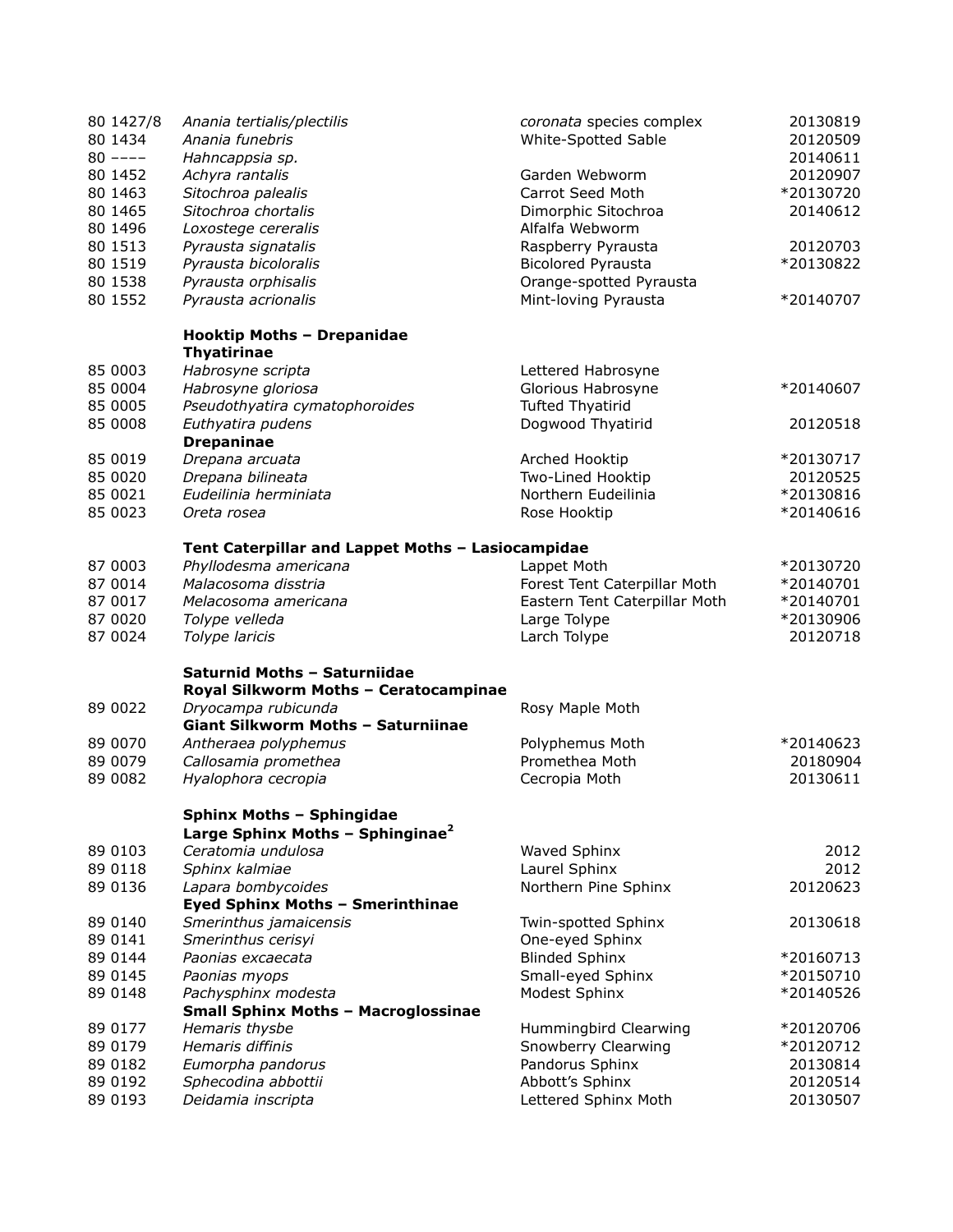| 89 0207            | Darapsa myron                                      | Virginia Creeper Sphinx                  | *20140614              |
|--------------------|----------------------------------------------------|------------------------------------------|------------------------|
|                    | <b>Scoopwing Moths - Uraniidae</b>                 |                                          |                        |
| 91 0006            | Calledapteryx dryopterata                          | <b>Brown Scoopwing</b>                   | *20130807              |
|                    | <b>Geometer Moths - Geometridae</b>                |                                          |                        |
|                    | Carpets and Pugs - Larentiinae                     |                                          |                        |
| 91 0024            | Dysstroma hersiliata                               | Orange-barred Carpet                     | *20150705              |
| 91 0031            | Eulithis diversilineata                            | Lesser Grapevine Looper                  | 20130717               |
| 91 0032            | Eulithis gracilineata                              | Greater Grapevine Looper                 | 20130803               |
| 91 0039            | Eulithis molliculata                               | Dimorphic Eulithis                       | *20130720              |
| 91 0049            | Ecliptopera silaceata                              | Small Phoenix                            | 20130725               |
| 91 0054            | Thera juniperata                                   | Juniper Carpet                           | 20121025               |
| 91 0067            | Hydriomena perfracta                               | Shattered Hydriomena                     | 20140527               |
| 91 0074            | Hydriomena renunciata                              | Renounced Hydriomena                     | 20120514               |
| 91 0128<br>91 0130 | Coryphista meadii                                  | Barberry Geometer                        |                        |
| 91 0150            | Rheumaptera prunivorata<br>Mesoleuca ruficillata   | Cherry Scallop Shell                     | 20130814               |
| 91 0172            | Anticlea vasiliata                                 | White-ribboned Carpet<br>Variable Carpet | 201405                 |
| 91 0173            | Anticlea multiferata                               | Many-lined Carpet                        | *20150718              |
| 91 0211            | Xanthorhoe labradorensis                           | Labrador Carpet Moth                     | *20140527              |
| 91 0231            | Xanthorhoe ferrugata                               | Red Twin-spot                            | *20130811              |
| 91 0234            | Xanthorhoe lacustrata                              | Toothed Brown Carpet                     | *20130812              |
| 91 0238            | Epirrhoe alternata                                 | White-banded Toothed Carpet              | 20060629               |
| 91 0244            | Euphyia intermediata                               | Sharp-angled Carpet                      | *20130819              |
| 91 0258            | Orthonoma obstipata                                | The Gem                                  | *20130720              |
| 91 0260            | Costaconvexa centrostrigaria                       | <b>Bent-line Carpet</b>                  | *20130717              |
| 91 0266            | Hydrelia inornata                                  | <b>Unadorned Carpet</b>                  | 20140702               |
| 91 0267            | Hydrelia albifera                                  | Fragile White Carpet                     | *20130805              |
| 91 0274            | Trichodezia albovittata                            | White-striped Black Moth                 | *20140817              |
| 91 0278            | Epirrita autumnata                                 | <b>Autumnal Moth</b>                     | 20131012               |
| 91 0292            | Horisme intestinata                                | Brown Bark Carpet                        | *20130722              |
| 91 0324            | Eupithecia miserulata                              | Common Pug                               | 2012                   |
| 91 0336            | Eupithecia tripunctaria                            |                                          | 20160617               |
| 91 0382            | Eupithecia perfusca                                |                                          | 20160617               |
| 91 0388            | Eupithecia lariciata                               | Larch Pug                                | 20140607               |
| 91 0426            | Eupithecia absinthiata                             | Wormwood Pug                             | 20120822               |
| 91 0444            | Eupithecia ravocostaliata                          | Tawny Pug                                | 20130501               |
| 91 0466            | Pasiphila rectangulata                             | Green Pug                                | 2012                   |
| 91 0476            | Acasis viridata                                    | Olive-and-black Carpet                   | 20130509               |
| 91 0481            | Lobophora nivigerata                               | Powdered Bigwing                         | 20140525               |
| 91 0486            | Heterophleps refusaria                             | Three-patched Bigwing                    | 20160528               |
| 91 0488<br>91 0489 | Heterophleps triguttaria                           | Three-spotted Fillip<br>The Bad-Wing     | *20140707<br>*20130723 |
|                    | Dyspteris abortivaria<br><b>Waves - Sterrhinae</b> |                                          |                        |
| 91 0500            | Lobocleta ossularia                                | Drab-Brown Wave                          | 20120612               |
| 91 0523            | Idaea demissaria                                   | Red-bordered Wave                        | 20130806               |
| 91 0535            | Idaea dimidiata                                    | Single-dotted wave                       | *20130721              |
| 91 0540            | Pleuroprucha insulsaria                            | Common Tan Wave                          | *20130721              |
| 91 0547            | Cyclophora pendulinaria                            | Sweetfern Geometer                       | 20120512               |
| 91 0554            | Haematopis grataria                                | <b>Chickweed Geometer</b>                | *20130819              |
| 91 0567            | Scopula limboundata                                | Large Lace-border                        | *20120710              |
| 91 0578            | Scopula inductata                                  | Soft-lined Wave                          | 20130827               |
|                    | <b>Emeralds - Geometrinae</b>                      |                                          |                        |
| 91 0627            | Nemoria bistriaria                                 | Red-fringed Emerald                      | *20130725              |
| 91 0629            | Nemoria mimosaria                                  | White-Fringed Emerald                    | *20130807              |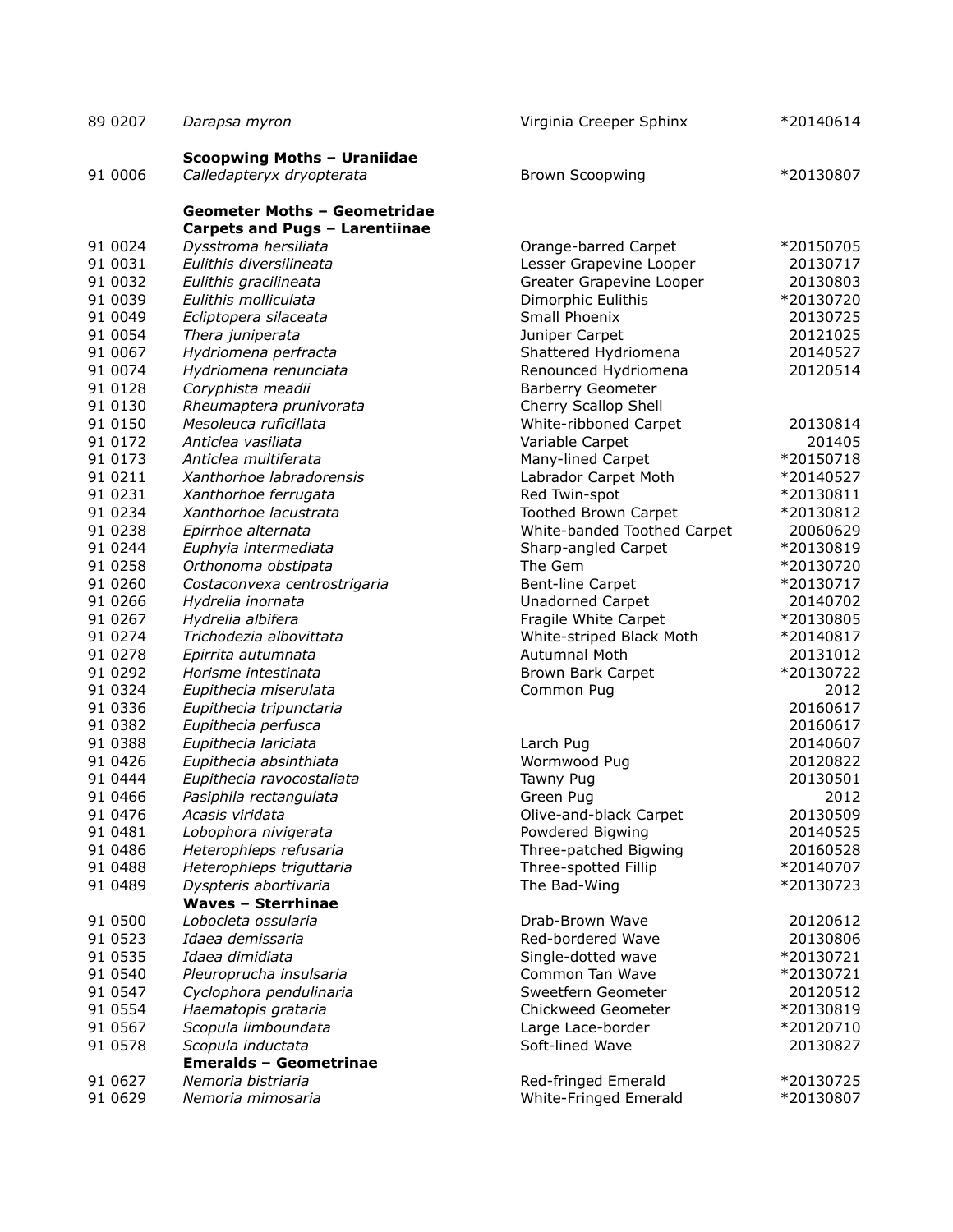| 92 0639   | Synchlora aerata                                         | Wavy-lined Emerald                      | *20130730 |
|-----------|----------------------------------------------------------|-----------------------------------------|-----------|
| 91 0654   | Chlorochlamys chloroleucaria                             | <b>Blackberry Looper</b>                | *20130721 |
|           | True Geometers - Ennominae                               |                                         |           |
| 91 0676   | Nematocampa resistaria                                   | Horned Spanworm                         | *20130718 |
| 91 0683   | Protitame virginalis                                     | Virgin Moth                             | 20130729  |
| 91 0686   | Heliomata cycladata                                      | Common Spring Moth                      | *20140610 |
| 91 0690   | Eumacaria madopata                                       | Brown Bordered Geometer                 |           |
| 91 0735   | Macaria pustularia                                       | Lesser Maple Spanworm                   | *20130717 |
| 91 0749   | Macaria notata                                           | <b>Birch Angle</b>                      | 20120526  |
| 91 0750   | Macaria aemulataria                                      | Common Angle                            | 20120530  |
| 91 0756   | Macaria bisignata                                        | Red-headed Inchworm                     | 20130703  |
| 91 0761   | Macaria transitaria                                      | Blurry-chocolate Angle                  | 20130822  |
| 91 0764   | Macaria minorata                                         | Minor Angle                             | 20140609  |
| 91 0766   | Macaria signaria                                         | Pale-Marked Angle                       | 20120523  |
| 91 0768   | Macaria fissinotata                                      | Hemlock Angle                           | 20150620  |
| 91 0769   | Macara oweni                                             | Owen's Angle                            | 20140610  |
| 91 0789   | Digrammia continuata                                     | Curve-lined Angle                       | *20140602 |
| 91 0802   | Digrammia ocellinata                                     | Faint-spotted Angle                     | 20130611  |
| 91 0822   |                                                          | Hollow-spotted Angle                    | 20130820  |
| 91 1000   | Digrammia gnophosaria                                    |                                         | 20130722  |
|           | Iridopsis vellivolata                                    | Large Purplish Gray<br>Pale-winged Gray |           |
| 91 1001   | Iridopsis ephyraria                                      | Brown-Shaded Grey moth                  |           |
| 91 1004   | Iridopsis defectaria                                     |                                         | 20120526  |
| 91 1009   | Anavitrinella pampinaria                                 | Common Grey Moth                        | *20130721 |
| 91 1016   | Ectropis crepuscularia                                   | Small Engrailed                         | *20130718 |
| 91 1017   | Protoboarmia porcelaria                                  | Porcelain Gray                          | *20130717 |
|           | 91 1039/40/· Eufidonia convergaria/notataria/disospilata | Powder/Sharp-lined Powder Moth          | 20140531  |
| 91 1059   | Melanolophia canadaria                                   | Canadian Melanolophia                   | 20130623  |
| 91 1060   | Melanolophia signataria                                  | Signate Melanolophia                    | 20120510  |
| 91 1062   | Biston betularia                                         | Pepper-and-salt Geometer                | 20130822  |
| 91 1075   | Hypagyrtis unipunctata                                   | One-Spotted Variant                     | *20130822 |
| 91 1077   | Hypagyrtis piniata                                       | Pine Measuringworm Moth                 |           |
| 91 1079   | Phigalia titea                                           | The Half-Wing                           | 20140422  |
| 91 1083   | Paleacrita vernata                                       | Spring Cankerworm                       | 20140424  |
| 91 1089   | Lomographa vestaliata                                    | White Spring Moth                       | 20140521  |
| 91 1090   | Lomographa glomeraria                                    | Grey Spring Moth                        |           |
| 91 1098   | Cabera erythemaria                                       | Yellow-Dusted Cream                     | 20120608  |
| 91 1145   | Lytrosis unitaria                                        | Common Lytrosis                         | *20140701 |
| 91 1149   | Euchlaena serrata                                        | The Saw-Wing                            | 20140701  |
| 91 1150   | Euchlaena muzaria                                        | Muzaria Euchlaena                       | 20150615  |
| 91 1154   | Euchlaena johnsonaria                                    | Johnson's Euchlaena                     | 20120703  |
| 91 1165   | Xanthotype urticaria                                     | <b>False Crocus Geometer</b>            | *20140615 |
| 91 1168   | Xanthotype sospeta                                       | Crocus Geometer                         | *20140702 |
| 91 1179   | Pero ancetaria                                           | Hubner's Pero                           | 20130729  |
| 91 1182   | Pero honestaria                                          | Honest Pero                             | *20130803 |
| 91 1183   | Pero morrisonaria                                        | Morrison's Pero                         | 20130623  |
| 91 1191   | Phaeoura quernaria                                       | Oak Beauty                              | *20160611 |
| 91 1226   | Campaea perlata                                          | Pale Beauty                             | *20130801 |
| 91 1227   | Ennomos magnaria                                         | Maple Spanworm                          | *20130724 |
| 91 1229   | Ennomos subsignaria                                      | Elm Spanworm                            | *20130713 |
| 91 1242   | Homochlodes fritillaria                                  | Pale Homochlodes                        | 20120612  |
| 91 1251   | Metanema inatomaria                                      | Pale Metanema                           | 2012      |
| 91 1252   | Metanema determinata                                     | Dark Metanema                           | 20130722  |
| $91$ ---- | Metarranthis sp.                                         | Scalloped Metarranthis complex          | 20140609  |
| 91 1272   | Plagodis serinaria                                       | Lemon Plagodis                          | 2013      |
| 91 1274   | Plagodis phlogosaria                                     | Straight-Lined Plagodis                 | 2012      |
| 91 1296   | Caripeta divisata                                        | Gray Spruce Looper                      | 20120609  |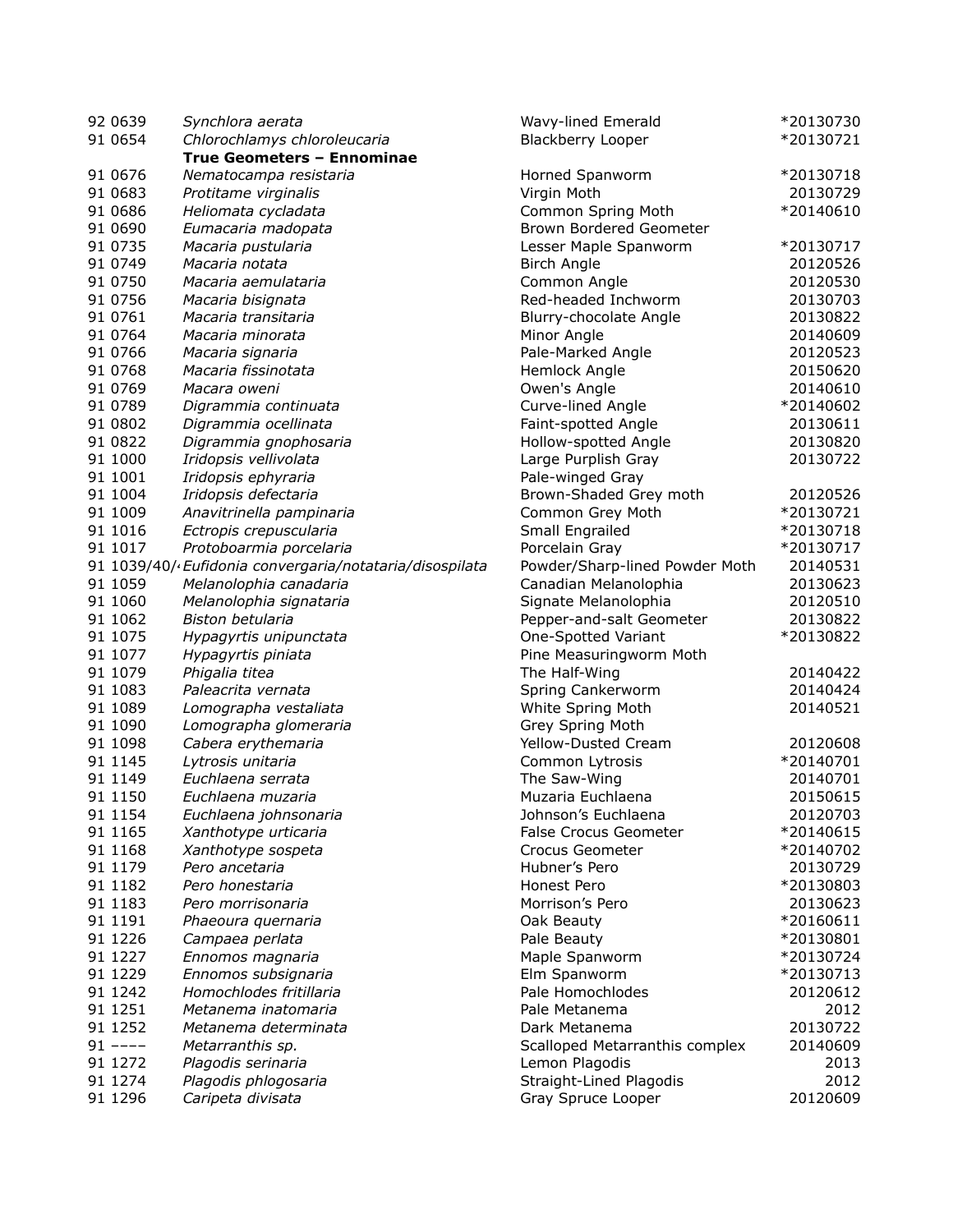| 91 1297  | Caripeta piniata                    | Northern Pine Looper              | 20140614  |
|----------|-------------------------------------|-----------------------------------|-----------|
| 91 1301  | Caripeta angustiorata               | Brown Pine Looper                 | *20130817 |
| 91 1323  | Besma endropiaria                   | Straw Besma                       | 20130801  |
| 91 1327  | Lambdina fiscellaria                | Hemlock Looper                    | 20130827  |
| 91 1346  | Nepytia canosaria                   | False Hemlock Looper              | *20130722 |
| 91 1352  | Sicya macularia                     | Sharp-lined Yellow                | *20150625 |
| 91 1384  | Eusarca confusaria                  | Confused Eusarca                  | *20130717 |
| 91 1400  | Tetracis crocallata                 | Yellow Slant-Line                 | *20140609 |
| 91 1401  | Tetracis cachexiata                 | White Slant-line                  | *20140608 |
| 91 1413  | Eugonobapta nivosaria               | Snowy Geometer                    |           |
| 91 14 14 | Eutrapela clemateria                | Curve-toothed Geometer            | *20140510 |
| 91 1423  | Patalene olyzonaria                 | Juniper-twig Geometer             | *20130718 |
| 91 1432  | Prochoerodes lineola                | Large Maple Spanworm              | *20130718 |
|          | <b>Prominents - Notodontidae</b>    |                                   |           |
|          | Pygaerinae                          |                                   |           |
| 93 0003  | Clostera albosigma                  | Sigmoid Prominent                 | *20130717 |
| 93 0006  | Clostera strigosa                   | Striped Chocolate-tip             | 20140525  |
| 93 0009  | Clostera apicalis                   | Apical Prominent                  | *20130730 |
| 93 0012  | Pheosia rimosa                      | <b>Black-rimmed Prominent</b>     | *20130807 |
| 93 0018  | Nerice bidentata                    | Double-toothed Prominent          | 20130724  |
| 93 0019  | Gluphisia septentrionis             | Common Gluphisia                  | *20130717 |
| 93 0025  | Furcula cinerea                     | Gray Furcula                      | 20140609  |
| 93 0027  |                                     | Western Furcula                   |           |
|          | Furcula occidentalis                | Modest Furcula                    | 20130722  |
| 93 0029  | Furcula modesta                     |                                   | *20140521 |
| 93 0030  | Cerura scitiscripta                 | <b>Black-etched Prominent</b>     | 20150526  |
| 93 0033  | <b>Phalerinae</b>                   |                                   |           |
|          | Datana ministra                     | Yellow-necked Caterpillar Moth    | 20140610  |
| 93 0046  | Nadata gibbosa                      | White-dotted Prominent            | 20120618  |
| 93 0048  | Peridea basitriens                  | Oval-based Prominent              | 20120710  |
| 93 0050  | Peridea ferruginea                  | <b>Chocolate Prominent</b>        |           |
| 93 0051  | Ellida caniplaga                    | Linden Prominent                  | 2013      |
|          | Heterocampinae                      |                                   |           |
| 93 0066  | Misogada unicolor                   | Drab Prominent                    | 20150617  |
| 93 0067  | Macrurocampa marthesia              | <b>Mottled Prominent</b>          |           |
| 93 0082  | Heterocampa umbrata                 | White-blotched Heterocampa        | 20150525  |
| 93 0086  | Heterocampa guttivitta              | Saddled Heterocampa               | 20130720  |
| 93 0087  | Heterocampa biundata                | Wavy-lined Heterocampa            |           |
| 93 0090  | Lochmaeus manteo                    | Variable Oakleaf Caterpillar Moth |           |
| 93 0091  | Lochmaeus bilineata                 | Double-lined Prominent            | *20130720 |
| 93 0098  | Schizura ipomoeae                   | Morning-Glory Prominent           | *20130720 |
| 93 0100  | Schizura unicornis                  | Unicorn Caterpillar moth          | *20130822 |
| 93 0103  | Schizura concinna                   | Red-humped Caterpillar Moth       | 20130717  |
| 93 0105  | Oligocentria semirufescens          | Red-washed Prominent              | *20130721 |
| 93 0110  | Oligocentria lignicolor             | White-streaked Prominent          |           |
|          | <b>Nystalinae</b>                   |                                   |           |
| 93 0127  | Symmerista albifrons                | White-headed Prominent            | *20140614 |
|          | <b>Erebidae</b>                     |                                   |           |
|          | <b>Tussock Moths - Lymantriinae</b> |                                   |           |
| 93 0141  | Lymantria dispar                    | Gypsy moth                        | 2012      |
| 93 0146  | Dasychira vagans                    | Variable Tussock Moth             |           |
| 93 0166  | Orgyia definita                     | Definite Tussock Moth             | 20130822  |
| 93 0168  | Orgyia leucostigma                  | White-marked Tussock moth         | 2012      |
|          | Lichen and Tiger Moths - Arctiinae  |                                   |           |
| 93 0205  | Hypoprepia fucosa                   | Painted Lichen Moth               | 2012      |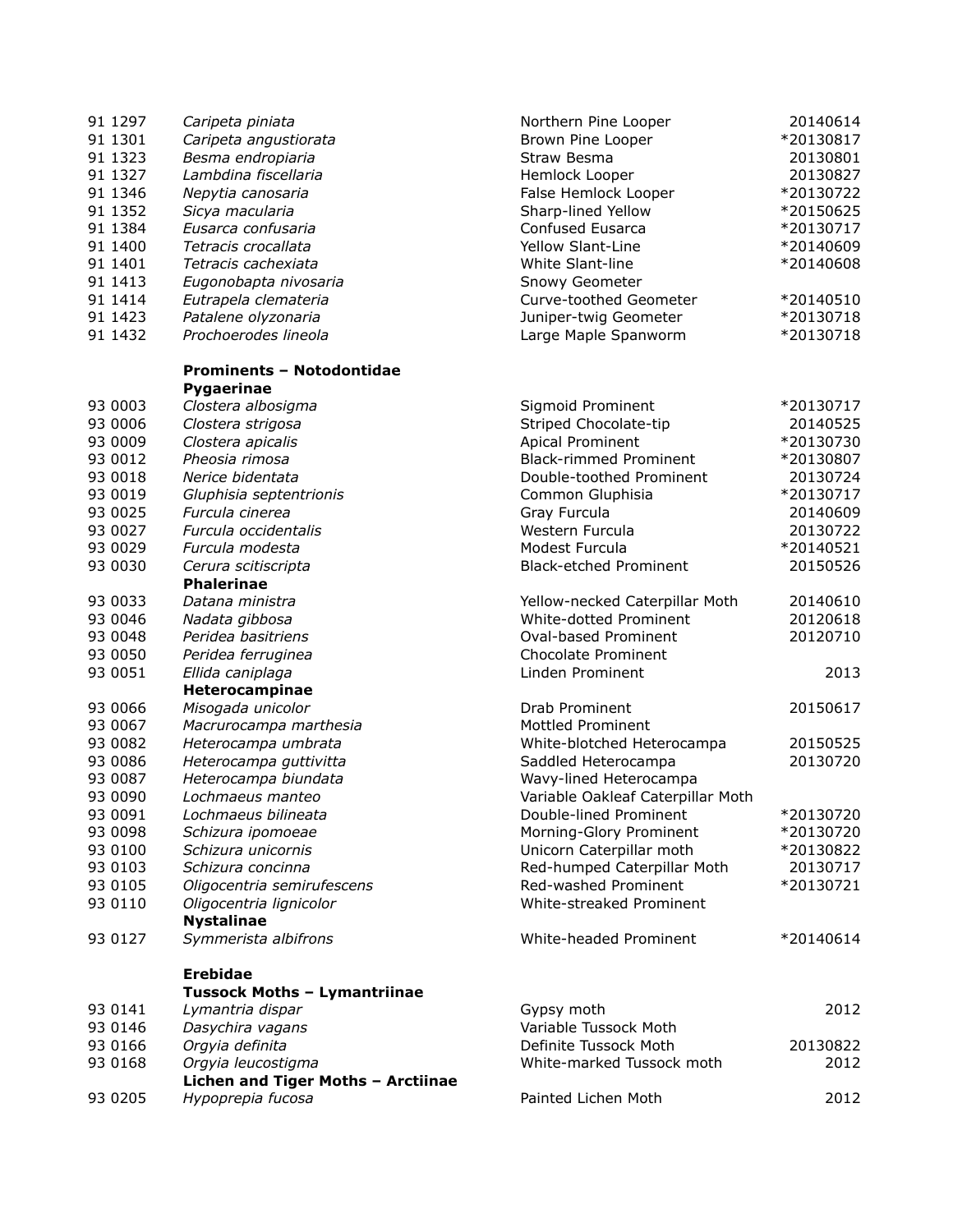| 93 0215   | Clemensia albata                    | Little White Lichen Moth         | 20130822  |
|-----------|-------------------------------------|----------------------------------|-----------|
| 93 0219   | Crambidia pallida                   | Pale Lichen Moth                 | 20120723  |
| 93 0244   | Grammia virgo                       | Virgin Tiger Moth                | 20120623  |
| 93 0 246  | Grammia parthenice                  | Parthenice Tiger Moth            | 20130816  |
| 93 0247   | Grammia virguncula                  | Little Virgin Tiger Moth         | 2012      |
| 93 0278   | Apantesis phalerata                 | Harnessed Tiger Moth             | 2012      |
| 93 0309   | Spilosoma congrua                   | Agreeable Tiger Moth             | *20140609 |
| 93 0310   | Spilosoma dubia                     | Dubious Tiger Moth               |           |
| 93 0311   | Spilosoma latipennis                | Pink-Legged Tiger Moth           | 2013      |
| 93 0316   | Spilosoma virginica                 | Virginian Tiger Moth             | *20130804 |
| 93 0317   | Estigmene acrea                     | Salt Marsh Moth                  | *20130819 |
| 93 0319   | Hyphantria cunea                    | Fall Webworm                     | 20130804  |
| 93 0332   |                                     | Ruby Tiger Moth                  | *20130725 |
|           | Phragmatobia fuliginosa             |                                  |           |
| 93 0334   | Phragmatobia assimilans             | Large Ruby Tiger Moth            | 20120711  |
| 93 0335   | Pyrrharctia isabella                | Isabella Tiger Moth              | 20120414  |
| 93.0341   | Haploa clymene                      | Clymene Moth                     | 20160730  |
| 93 0345   | Haploa lecontei                     | Leconte's Haploa                 | 20120703  |
| 93 0346   | Haploa confusa                      | Confused Haploa                  | *20130721 |
| 93 0360   | Halysidota tessellaris              | <b>Banded Tussock Moth</b>       | *20120822 |
| 93 0370   | Lophocampa caryae                   | Hickory Tussock Moth             | *20140611 |
| 93 0373   | Lophocampa maculata                 | Spotted Tussock Moth             |           |
| 93 0404   | Cycnia tenera                       | Delicate Cycnia                  | 20120706  |
| 93 0412   | Euchaetes egle                      | Milkweed Tussock Moth            | *20120907 |
| 93 0435   | Ctenucha virginica                  | Virginia Ctenucha                | 20120515  |
| 93 0440   | Cisseps fulvicollis                 | Yellow-collared Scape Moth       | *20130721 |
|           | Litter Moths - Herminiinae          |                                  |           |
| 93 0469   | Idia americalis                     | American Idia                    | 2012      |
| 93 0471   | Idia aemula                         | Common Idia                      | 2012      |
| 93 0482   | Idia lubricalis                     | Glossy Black Idia                | 20120608  |
| 93 0487   | Phalaenophana pyramusalis           | Dark-banded Owlet                | *20140701 |
| 93 0492   | Zanclognatha laevigata              | Variable Fan-Foot                | 20130717  |
| 93 0494/8 | Zanclognatha obscuripennis/cruralis | Dark Zanclognatha/Early Fan-Foot | *20150620 |
| 93 0495   | Zanclognatha pedipilalis            | Grayish Fan-Foot                 | 20120529  |
| 93 0496.1 | Zanclognatha dentata                |                                  | 20140707  |
| 93 0499   | Zanclognatha marcidilinea           | Yellowish Fan-Foot               | 20130718  |
| 93 0500   | Zanclognatha jacchusalis            |                                  |           |
|           | Chytolita morbidalis                | Wavy-lined Zanclognatha          |           |
| 93 0502   |                                     | Morbid Owlet                     | 20120528  |
| 93 0508   | Macrochilo absorptalis              | Slant-Winged Owlet               | 20120623  |
| 93 0510   | Macrochilo litophora                | Two-Lined Owlet                  | 20120705  |
| 93 0511   | Macrochilo orciferalis              | Bronzy Macrochilo                | *20140614 |
| 93 0512   | Phalaenostola metonalis             | Pale Phalaenostola               | 20130801  |
| 93 0513   | Phalaenostola eumelusalis           | Dark Phalaenostola               | *20150719 |
| 93 0514   | Phalaenostola larentioides          | <b>Black-banded Owlet</b>        | *20130717 |
| 93 05 20  | Bleptina caradrinalis               | <b>Bent-lined Owlet</b>          | *20140707 |
| 93 0538   | Renia adspurgillus                  | Speckled Renia                   | 20130721  |
| 93 0547   | Lascoria ambigualis                 | Ambiguous moth                   | *20130721 |
| 93 0551   | Palthis angulalis                   | Dark-spotted Palthis             | *20130720 |
| 93 0555   | Redectis vitrea                     | White-Spotted Redectis           | *20150705 |
|           | <b>Snout Moths - Hypeninae</b>      |                                  |           |
| 93 0561   | Hypena manalis                      | Flowing-Line Hypena              | 20120718  |
| 93 0562   | Hypena baltimoralis                 | <b>Baltimore Snout</b>           | *20130801 |
| 93 0564   | Hypena bijugalis                    | Dimorphic Snout                  | *20140701 |
| 93 0565   | Hypena palparia                     | Mottled Snout                    | 20130722  |
| 93 0566   | Hypena abalienalis                  | <b>White-lined Snout</b>         | *20130904 |
| 93 0567   | Hypena deceptalis                   | Deceptive Snout                  | 20120721  |
| 93 0568   | Hypena madefactalis                 | Grey-edged Snout                 | *20130722 |
|           |                                     |                                  |           |

| le White Lichen Moth           | 20130822  |
|--------------------------------|-----------|
| e Lichen Moth                  | 20120723  |
| gin Tiger Moth                 | 20120623  |
| thenice Tiger Moth             | 20130816  |
| le Virgin Tiger Moth           | 2012      |
| nessed Tiger Moth              | 2012      |
| eeable Tiger Moth              | *20140609 |
| bious Tiger Moth               |           |
| k-Legged Tiger Moth            | 2013      |
| ginian Tiger Moth              | *20130804 |
| t Marsh Moth                   | *20130819 |
|                                |           |
| Webworm                        | 20130804  |
| by Tiger Moth                  | *20130725 |
| ge Ruby Tiger Moth             | 20120711  |
| bella Tiger Moth               | 20120414  |
| mene Moth                      | 20160730  |
| onte's Haploa                  | 20120703  |
| nfused Haploa                  | *20130721 |
| nded Tussock Moth              | *20120822 |
| kory Tussock Moth              | *20140611 |
| otted Tussock Moth             |           |
| icate Cycnia                   | 20120706  |
| kweed Tussock Moth             | *20120907 |
| ginia Ctenucha                 | 20120515  |
| low-collared Scape Moth        | *20130721 |
|                                |           |
| erican Idia                    | 2012      |
| nmon Idia                      | 2012      |
| ssy Black Idia                 | 20120608  |
| k-banded Owlet                 | *20140701 |
| iable Fan-Foot                 | 20130717  |
|                                | *20150620 |
| rk Zanclognatha/Early Fan-Foot |           |
| yish Fan-Foot                  | 20120529  |
|                                | 20140707  |
| lowish Fan-Foot                | 20130718  |
| vy-lined Zanclognatha          |           |
| rbid Owlet                     | 20120528  |
| nt-Winged Owlet                | 20120623  |
| o-Lined Owlet                  | 20120705  |
| nzy Macrochilo                 | *20140614 |
| e Phalaenostola                | 20130801  |
| k Phalaenostola                | *20150719 |
| ck-banded Owlet                | *20130717 |
| nt-lined Owlet                 | *20140707 |
| eckled Renia                   | 20130721  |
| biguous moth                   | *20130721 |
| k-spotted Palthis              | *20130720 |
| ite-Spotted Redectis           | *20150705 |
|                                |           |
| wing-Line Hypena               | 20120718  |
| timore Snout                   | *20130801 |
| norphic Snout                  | *20140701 |
| ttled Snout                    | 20130722  |
| ite-lined Snout                | *20130904 |
|                                |           |
| ceptive Snout                  | 20120721  |
| y-edged Snout                  | *20130722 |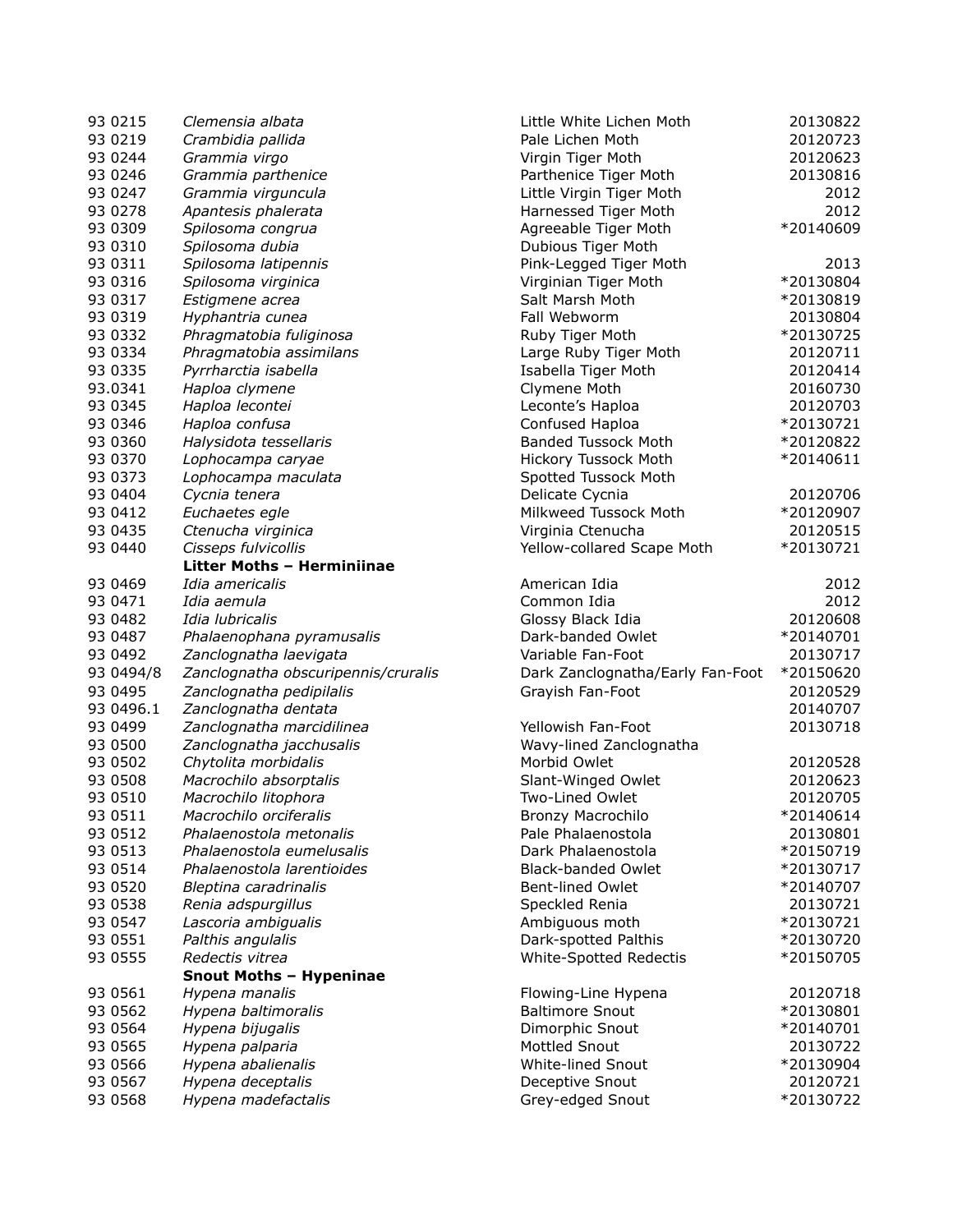| 93 0573    | Hypena atomaria                                 | Speckled Snout                       | 20150621  |
|------------|-------------------------------------------------|--------------------------------------|-----------|
| 93 0584    | Hypena humuli                                   | Hop Vine Moth                        | *20130720 |
| 93 0588    | Hypena scabra                                   | Green Cloverworm moth                | *20120710 |
| 93 0590    | Colobochyla interpuncta                         | Yellow-Lined Owlet                   | 20120524  |
|            | <b>Assorted Owlets</b>                          |                                      |           |
|            | <b>Rivulinae</b>                                |                                      |           |
| 93 0592    | Rivula propinqualis                             | Spotted Grass Moth                   | *20130729 |
|            | Scoliopteryginae                                |                                      |           |
| 93 0601    | Scoliopteryx libatrix                           | The Herald                           | *20140701 |
|            | <b>Calpinae</b>                                 |                                      |           |
| 93 0612    | Calyptra canadensis                             | Canadian Owlet                       | 20130819  |
| 93 0622    | Plusiodonta compressipalpis                     | Moonseed Moth                        | *20140602 |
|            | Scolecocampinae                                 |                                      |           |
| 93 0655    | Nigetia formosalis                              | Thin-winged Owlet                    | 20160718  |
|            | <b>Boletobiinae</b>                             |                                      |           |
| 93 0673    | Parascotia fuliginaria                          | Waved Black                          | 20140707  |
| 93 0679    | Metalectra discalis                             | Common Fungus Moth                   | *20140701 |
| 93 0680    | Metalectra quadrisignata                        | Four-Spotted Fungus Moth             |           |
| 93 0729    | Hyperstrotia pervertens                         | Dotted Graylet                       | 20140705  |
| 93 0731    | Hyperstrotia flaviguttata                       | Yellow-Spotted Graylet               | 20140714  |
|            | Underwings, Zales and Related Owlets - Erebinae |                                      |           |
| 93 0761    | Catocala innubens                               | The Betrothed                        | *20130807 |
| 93 0762    | Catocala piatrix                                | The Penitent                         |           |
| 93 0768    | Catocala habilis                                | Habilis Underwing [t]                | 20130822  |
| 93 0784    | Catocala palaeogama                             | Oldwife Underwing                    | 20130808  |
| 93 0790    | Catocala neogama                                | The Bride                            | *20130730 |
| 93 0792    | Catocala ilia                                   | Ilia Underwing                       | 20120825  |
| 93 0794    | Catocala cerogama                               | Yellow-Banded Underwing              | *20130730 |
| 93 0795    | Catocala relicta                                | White Underwing                      |           |
| 93 0797    | Catocala unijuga                                | Once-Married Underwing               | *20130725 |
| 93 0798    | Catocala parta                                  | Mother Underwing                     |           |
| 93 0812    | Catocala cara                                   | Darling Underwing                    | 2012      |
| 93 0815    | Catocala amatrix                                | The Sweetheart                       | 2012      |
| 93 0841    | Catocala ultronia                               | <b>Ultronia Underwing</b>            | 20130718  |
| 93 0845    | Catocala grynea                                 | Woody Underwing                      | *20130819 |
| 93 0846    | Catocala crataegi                               | Hawthorn Underwing                   | 20130717  |
| 93 0851    | Catocala blandula                               | Charming Underwing                   | 20130721  |
| 93 0856    | Catocala minuta                                 | Little Underwing                     | 20140830  |
| 93 0859/60 | Catocala amica/lineella                         | Girlfriend/Little Lined Underwing    | 20130726  |
| 93 0923    | Caenurgina crassiuscula                         | Clover Looper                        | *20140512 |
| 93 0924    | Caenurgina erechtea                             | Forage Looper                        | *20130717 |
| 93 0961    | Parallelia bistriaris                           | Maple Looper Moth                    | *20130718 |
| 93 1023    | Zale lunata                                     | Lunate Zale                          | 20120515  |
| 93 1026    | Zale galbanata                                  | Maple Zale                           | *20130804 |
| 93 1029    | Zale aeruginosa                                 | Green-dusted Zale                    | 20130919  |
| 93 1030    | Zale undularis                                  | <b>Black Zale</b>                    | 20140531  |
| 93 1038    | Zale duplicata                                  | False Pine Looper Zale               | 20130624  |
| 93 1039    |                                                 |                                      |           |
| 93 1052    | Zale helata<br>Zale unilineata                  | Brown-spotted Zale<br>One-Lined Zale | 20120521  |
|            | Zale horrida                                    | Horrid Zale                          |           |
| 93 1053    |                                                 |                                      | 20120514  |
| 93 1055    | Euparthenos nubilis                             | Locust Underwing                     | *20140707 |
| 93 1060    | Amolita fessa                                   | Feeble Grass Moth                    | 20140702  |
|            | <b>Eulepidotinae</b>                            |                                      |           |
| 93 1089    | Panopoda rufimargo                              | Red-lined Panopoda                   |           |
| 93 1090    | Panopoda carneicosta                            | Brown Panopoda                       | 20120711  |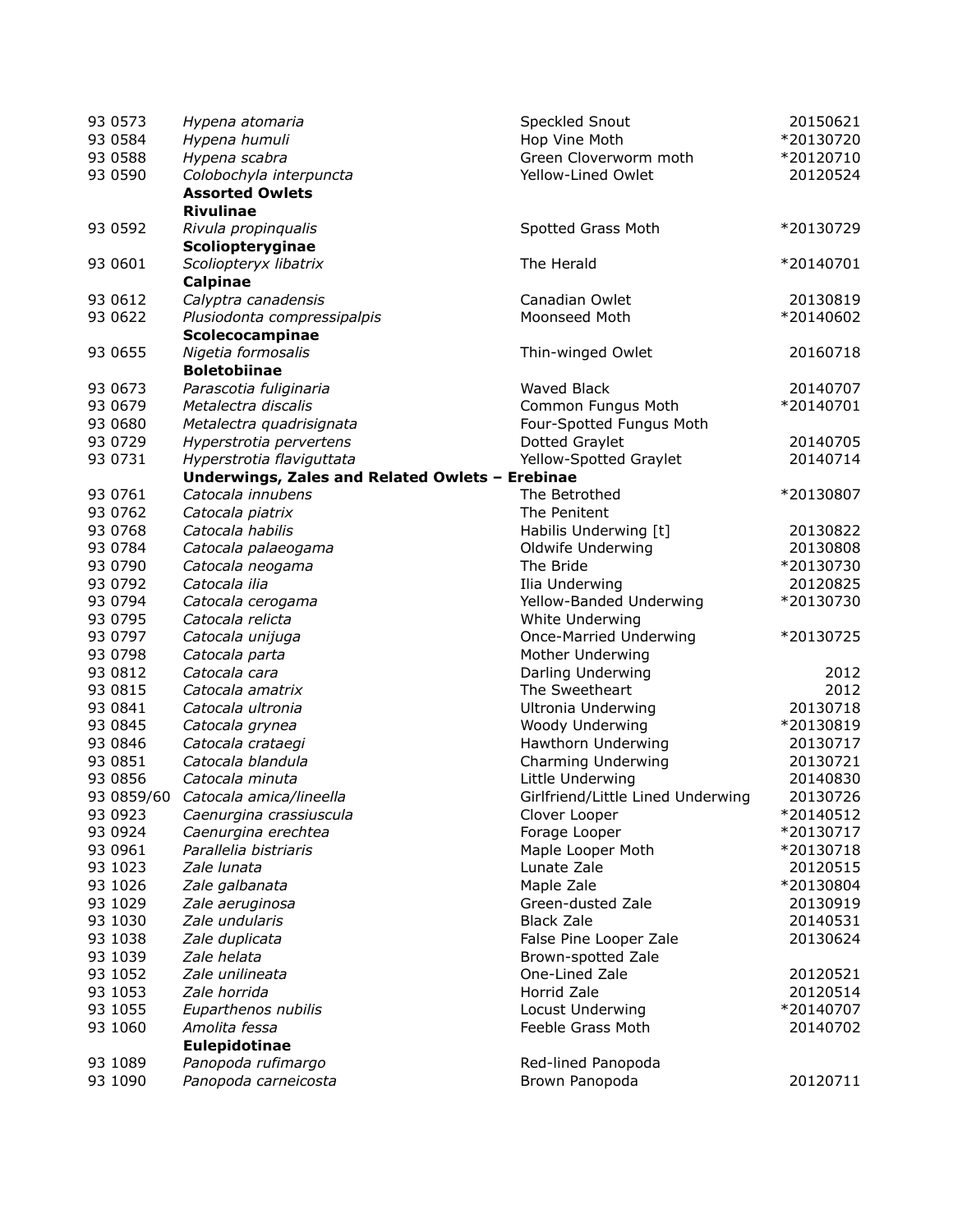|           | Marathyssas and Paectes - Euteliidae    |                                 |           |
|-----------|-----------------------------------------|---------------------------------|-----------|
| 93 1103   | Marathyssa inficita                     | Dark Marathyssa                 | 20130717  |
|           |                                         |                                 |           |
|           | Nolas, Nycteolas and Baileyas - Nolidae |                                 |           |
| 93 1132   | Nola triquetrana                        | Three-spotted Nola              | 20120519  |
| 93 1135   | Nola ovilla                             | Woolly Nola                     | 20140521  |
| 93 1145   | Nycteola metaspilella                   | Forgotten Frigid Owlet          | 20130805  |
| 93 1149   | Baileya ophthalmica                     | Eyed Baileya                    | 20140607  |
| 93 1150   | Baileya dormitans                       | Sleeping Baileya                | 20120628  |
| 93 1154   | Baileya australis                       | Small Baileya                   | *20140521 |
|           |                                         |                                 |           |
|           | <b>Noctuidae</b>                        |                                 |           |
|           | <b>Loopers - Plusiinae</b>              |                                 |           |
| 93 1170   | Chrysodeixis includens                  | Soybean Looper                  |           |
| 93 1177   | Allagrapha aerea                        | Unspotted Looper                | 20130824  |
| 93 1178   | Diachrysia aereoides                    | Dark-spotted Looper             | 20140726  |
| 93 1179   | Diachrysia balluca                      | Green-patched Looper            |           |
| 93 1184   | Pseudeva purpurigera                    | Straight-Lined Looper           | 20120615  |
| 93 1191   | Autographa precationis                  | Common Looper                   | *20130718 |
| 93 1204   | Autographa ampla                        | Large Looper                    |           |
| 93 1209   | Megalographa biloba                     | <b>Bilobed Looper</b>           |           |
| 93 1215   | Syngrapha epigaea                       | Epigaea Looper                  | 20130815  |
| 93 1225   | Syngrapha alias                         | Hooked Silver Y                 | 20150626  |
| 93 1230   | Anagrapha falcifera                     | Celery Looper                   | *20130730 |
| 93 1235   | Plusia venusta                          | White-streaked Looper           | 20130720  |
| 93 1239   | Plusia contexta                         | Connected Looper                | 20130806  |
|           | Glyphs - Eustrotiinae                   |                                 |           |
| 93 1290   | Protodeltote muscosula                  | Large Mossy Glyph               | 20120620  |
| 93 1291   | Protodeltote albidula                   | Pale Glyph                      | 20120620  |
| 93 1295   | Maliattha synochitis                    | <b>Black-dotted Maliattha</b>   | 2012      |
|           | <b>Bird-dropping Moths - Acontiinae</b> |                                 |           |
| 93 1314   | Ponometia candefacta                    | Olive-shaded Bird-dropping Moth | 20130817  |
| 93 1319   | Ponometia erastrioides                  | Small Bird-dropping moth        | *20130820 |
|           | Pantheas and Yellowhorns - Pantheinae   |                                 |           |
| 93 1396   | Panthea furcilla                        | Eastern Panthea                 | *20130725 |
| 93 1398   | Panthea acronyctoides                   | <b>Black Zigzag</b>             | 20120712  |
| 93 1401   | Colocasia propinquilinea                | Closebanded Yellowhorn          | *20140526 |
|           | <b>Brothers - Raphiinae</b>             |                                 |           |
| 93 1412   | Raphia frater                           | The Brother                     |           |
|           | <b>Balsas - Balsinae</b>                |                                 |           |
| 93 14 18  | Balsa tristrigella                      | <b>Three-lined Balsa</b>        | 20140526  |
| 93 14 19  | Balsa labecula                          | White-Blotched Balsa            | *20130717 |
|           | Daggers - Acronictinae                  |                                 |           |
| 93 1420   | Acronicta rubricoma                     | Ruddy Dagger                    | 20140616  |
| 93 1421   | Acronicta americana                     | American Dagger                 | *20130717 |
| 93 1424   | Acronicta dactylina                     | Fingered Dagger                 | *20140610 |
| 93 1425   | Acronicta lepusculina                   | Cottonwood Dagger               | 20120515  |
| 93 1428   | Acronicta innotata                      | Unmarked Dagger                 | 20120514  |
| 93 1436   | Acronicta connecta                      | Connected Dagger                |           |
| 93 1442.1 | Acronicta fallax                        | Green Marvel                    | 20140623  |
| 93 1443   | Acronicta superans                      | Splendid Dagger                 | 20140619  |
| 93 1444   | Acronicta laetifica                     | Pleasant Dagger                 | 20140528  |
| 93 1445   | Acronicta hasta                         | Speared Dagger                  | *20140612 |
| 93 1453   | Acronicta morula                        | Ochre Dagger                    |           |
| 93 1454   | Acronicta interrupta                    | <b>Interrupted Dagger</b>       |           |
| 93 1466   | Acronicta haesitata                     | <b>Hesitant Dagger</b>          | 20120524  |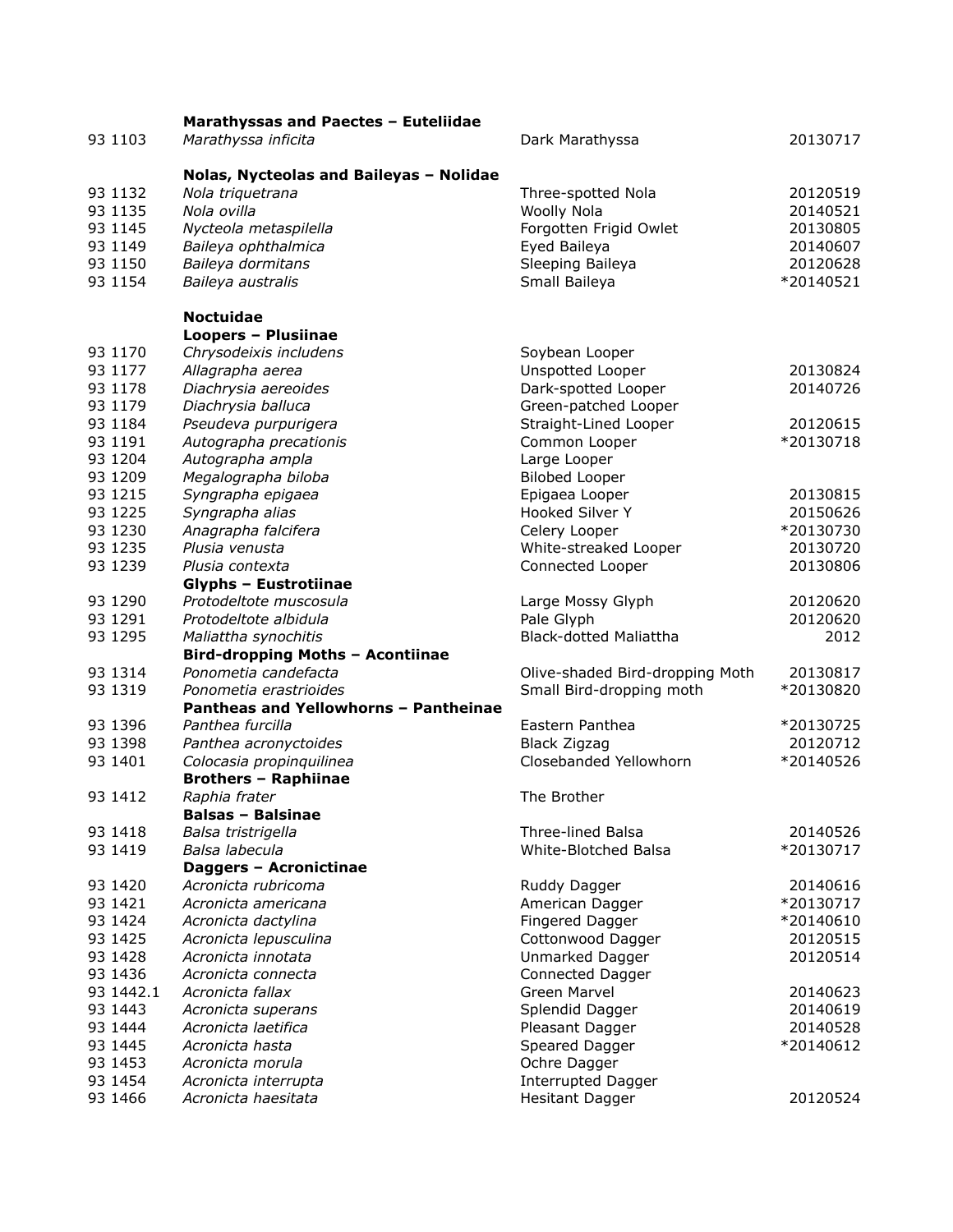| 93 1467 | Acronicta increta                                        | Small Oak Dagger                                                        | 20130624  |
|---------|----------------------------------------------------------|-------------------------------------------------------------------------|-----------|
| 93 1470 | Acronicta retardata                                      | Retarded Dagger                                                         | 20120710  |
| 93 1493 | Simyra insularis                                         | Henry's Marsh Moth                                                      | 20120514  |
| 93 1501 | Cerma cerintha                                           | Tufted Bird-dropping Moth                                               | *20130730 |
|         | <b>Hooded Owlets - Cuculliinae</b>                       |                                                                         |           |
| 93 1504 | Cucullia asteroides                                      | Goldenrod Hooded Owlet                                                  | *20130819 |
| 93 1513 | Cucullia convexipennis                                   | Brown Hooded Owlet                                                      | *20150801 |
| 93 1514 | Cucullia intermedia                                      | Dusky Hooded Owlet                                                      |           |
|         | Amphipyrine Sallows - Amphipyrinae                       |                                                                         |           |
| 93 1544 | Amphipyra pyramidoides                                   | Copper Underwing                                                        | 2012      |
| 93 1545 | Amphipyra tragopoginis                                   | Mouse Moth                                                              | 2012      |
| 93 1546 | Amphipyra glabella                                       | Smooth Amphipyra                                                        | 20130826  |
| 93 1557 | Copivaleria grotei                                       | Grote's Sallow                                                          | 20130501  |
| 93 1561 | Feralia jocosa                                           | The Joker                                                               | 20140525  |
|         | <b>Oncocnemidine Sallows - Oncocnemidinae</b>            |                                                                         |           |
| 93 1771 | Calophasia lunula                                        | <b>Toadflax Brocade</b>                                                 | 2012      |
| 93 1906 | Sympistis chionanthi                                     | Fringe-tree Sallow                                                      | 20130824  |
|         | Wood-Nymphs and Foresters - Agaristinae                  |                                                                         |           |
| 93 1964 | Eudryas unio                                             | Pearly Wood-Nymph                                                       |           |
| 93 1966 | Eudryas grata                                            | Beautiful Wood-Nymph                                                    | *20130720 |
| 93 1975 | Pyschomorpha epimenis                                    | Grapevine Epimenis                                                      | *20140614 |
| 93 1979 | Alypia octomaculata                                      | Eight-Spotted Forester                                                  |           |
|         | <b>Groundlings - Condicinae</b>                          |                                                                         |           |
| 93 1989 | Condica videns                                           | White-dotted groundling                                                 | 20130801  |
| 93 1995 | Condica vecors                                           | Dusky Groundling                                                        | 20120808  |
| 93 2026 | Leuconycta diphteroides                                  | Green Leuconycta                                                        | *20130718 |
| 93 2030 | Crambodes talidiformis                                   | Verbena Moth                                                            | 20170527  |
|         | Flower Moths - Heliothinae                               |                                                                         |           |
| 93 2045 | Helicoverpa zea                                          | Corn Earworm Moth                                                       | 2012      |
| 93 2082 | Schinia florida                                          | Primrose Moth                                                           | *20130818 |
| 93 2134 | Schinia arcigera                                         | Arcigera Flower Moth                                                    | *20130806 |
|         | Fern Moths - Eriopinae                                   |                                                                         |           |
| 93 2191 | Callopistria mollissima                                  | Pink-Shaded Fern Moth                                                   | *20140622 |
|         | <b>Noctuinae</b>                                         |                                                                         |           |
|         |                                                          | Phosphilas and Armyworms - Pseudeustrotiini, Phosphilini and Prodeniini |           |
| 93 2205 | Pseudeustrotia carneola                                  | Pink-barred Pseudeustrotia                                              | 2012      |
| 93 2216 | Spodoptera frugiperda                                    | Fall Armyworm                                                           | 2012      |
| 93 2219 | Spodoptera ornithogalli                                  | Yellow-striped Armyworm                                                 | 2012      |
|         | Midgets - Elaphriini                                     |                                                                         |           |
| 93 2228 | Elaphria versicolor                                      | Variegated Midget                                                       | 20130619  |
| 93 2249 | Galgula partita                                          | The Wedgling                                                            | *20130813 |
|         | Assorted Noctuids - Athetiini, Dypterygiini, Actinotiini |                                                                         |           |
| 93 2266 | Proxenus miranda                                         | Miranda Moth                                                            | 20130813  |
| 93 2272 | Dypterygia rozmani                                       | American Bird's Wing                                                    | 2012      |
| 93 2282 | Magusa divaricata                                        | Variable Narrow-Wing                                                    | 20130703  |
| 93 2285 | Nedra ramosula                                           | Gray Half-Spot                                                          | 2012      |
|         | Angle Shades - Phlogophorini                             |                                                                         |           |
| 93 2272 | Euplexia benesimilis                                     | American Angle Shades                                                   | *20140525 |
| 93 2291 | Phlogophora iris                                         | Olive Angle Shades                                                      | *20160616 |
|         | Apameas, Brocades and Borers - Apameini and Arzamini     |                                                                         |           |
| 93 2296 | Apamea nigrior                                           | Black-dashed Apamea                                                     | 20130709  |
| 93 2303 | Apamea vultuosa                                          | Airy Apamea                                                             | 20120528  |
| 93 2304 | Apanea plutonia                                          | Dusky Apamea                                                            |           |
| 93 2308 | Apanea unanimis                                          | Small Clouded Brindle                                                   | 20130612  |
| 93 2314 | Apamea sordens                                           | Rustic Shoulder-knot                                                    | 20120523  |
| 93 2322 | Apamea helva                                             | Yellow Three-spot                                                       | 2012      |
|         |                                                          |                                                                         |           |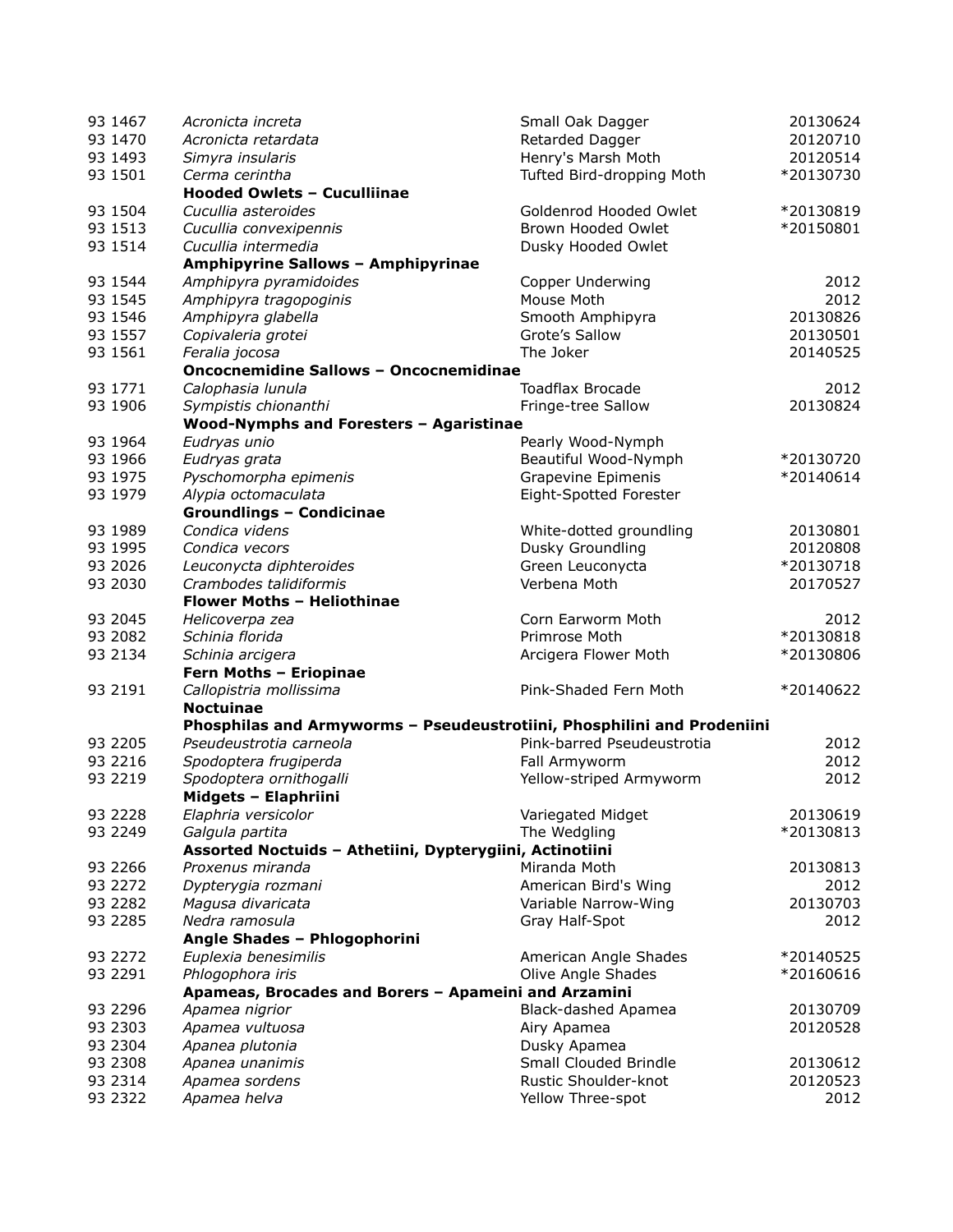| 93 2333  | Apamea amputatrix                                     | Yellow-headed Cutworm Moth      | 2012      |
|----------|-------------------------------------------------------|---------------------------------|-----------|
| 93 2344  | Apamea dubitans                                       | Doubtful Apamea                 | *20130822 |
| 93 2350  | Apamea devastator                                     | Glassy Cutworm                  | 20120713  |
| 93 2358  | Amphipoea velata                                      | Veiled Ear Moth                 | 2012      |
| 93 2363  | Lateroligia ophiogramma                               | Double Lobed                    | *20130717 |
| 93 2370  | Mesapamea fractilinea                                 | <b>Broken-lined Brocade</b>     | 20130817  |
| 93 2374  | Eremobina leucoscelis                                 | White-legged Quaker             | 20130801  |
| 93 2378  | Oligia modica                                         | <b>Black-banded Brocade</b>     | *20130730 |
| 93 2390  | Neoligia exhausta                                     | <b>Exhausted Brocade</b>        | *20130718 |
| 93 2392  | Neoligia subjuncta                                    | Connected Brocade               | 20120618  |
| 93 2415  | Lemmeria digitalis                                    | Fingered Lemmeria               | 20121004  |
| 93 24 25 | Photedes defecta                                      | Narrow-winged Borer             | 20130730  |
| 93 2438  | Capsula oblonga                                       | Oblong Sedge Borer              | 20130823  |
| 93 2442  | Macronoctua onusta                                    | Iris Borer                      | 20140920  |
| 93 2444  | Achatodes zeae                                        | Elder Shoot Borer               | *20130717 |
| 93 2447  | Amphipoea americana                                   | American Ear Moth               | *20130813 |
| 93 2458  | Hydraecia micacea                                     | Rosy Rustic                     | 20130721  |
| 93 2468  | Papaipema furcata                                     | Ash-Tip Borer                   |           |
| 93 2487  | Papaipema lysimachiae                                 | Loosestrife Borer               | 20120913  |
| 93 2492  | Papaipema arctivorens                                 | Northern Burdock Borer          | *20130904 |
|          | Swordgrasses, Pinions and Xylenine Sallows - Xylenini |                                 |           |
| 93 2532  | Lithophane patefacta                                  | Dimorphic Pinion                | 20130506  |
| 93 2533  | Lithophane bethunei                                   | Bethune's Pinion                | 20130418  |
| 93 2534  | Lithophane innominata                                 | Nameless Pinion                 | 20130925  |
| 93 2536  | Lithophane petulca                                    | <b>Wanton Pinion</b>            | 20140420  |
| 93 2577  | Lithophane antennata                                  | Ashen Pinion                    | 20130501  |
| 93 2581  | Lithophane grotei                                     | Grote's Pinion                  | 20131009  |
| 93 2582  | Lithophane unimoda                                    | Dowdy Pinion                    | 20140424  |
| 93 2583  | Pyreferra hesperidago                                 | <b>Mustard Sallow</b>           | 20140424  |
| 93 2591  | Eupsilia morrisoni                                    | Morrison's Sallow               | 20130418  |
| 93 2594  | Eupsilia devia                                        | Lost Sallow                     | 20140413  |
| 93 26 16 | Sunira bicolorago                                     | <b>Bicoloured Sallow</b>        | 2012      |
| 93 26 19 | Anathrix ralla                                        | Dotted Sallow                   | 20130904  |
| 93 26 22 | Xanthia tatago                                        | Pink Barred Sallow              | 20121004  |
| 93 2664  | Hyppa xylinoides                                      | Common Hyppa                    | *20130730 |
| 93 2674  | Enargia decolor                                       | Pale Enargia                    | 2012      |
| 93 2675  | Enargia infumata                                      | Smoked Sallow                   | 20140705  |
| 93 2679  | Ipimorpha pleonectusa                                 | Even-lined Sallow               | 20130824  |
|          | Spring Quakers, Woodlings and Woodgrains - Orthosiini |                                 |           |
| 93 2770  | Orthosia rubescens                                    | Ruby Quaker                     | 20140420  |
| 93 2778  | Orthosia hibisci                                      | Speckled Green Fruitworm Moth   | 20130418  |
| 93 2784  | Crocigrapha normani                                   | Norman's Quaker                 | 20130501  |
| 93 2795  | Egira dolosa                                          | Grieving Woodling               | 20130508  |
| 93 2800  | Achatia distincta                                     | Distinct Quaker                 | *20160520 |
| 93 2802  | Morrisonia evicta                                     | Bicolored Woodgrain             | 2012      |
| 93 2803  | Morrisonia confusa                                    | Confused Woodgrain              | 20120512  |
| 93 2805  | Morrisonia latex                                      | <b>Fluid Arches</b>             | *20140529 |
|          | Large Arches - Tholerini and Hadenini                 |                                 |           |
| 93 28 26 | Anarta trifolii                                       | The Nutmeg                      | *20130717 |
| 93 28 10 | Nephelodes minians                                    | <b>Bronzed Cutworm</b>          |           |
| 93 2867  | Polia nimbosa                                         | <b>Stormy Arches</b>            | 20160417  |
| 93 2874  | Melanchra adjuncta                                    | <b>Hitched Arches</b>           | *20130824 |
| 92 2875  | Melanchra picta                                       | Zebra Caterpillar Moth          | 20140621  |
| 93 2881  | Lacanobia subjuncta                                   | Subdued Arches                  | 20120526  |
| 93 2882  | Lacanobia grandis                                     | <b>Grand Arches</b>             | 20120612  |
| 93 2886  | Trichordestra legitima                                | Striped Garden Caterpillar Moth | 20120704  |